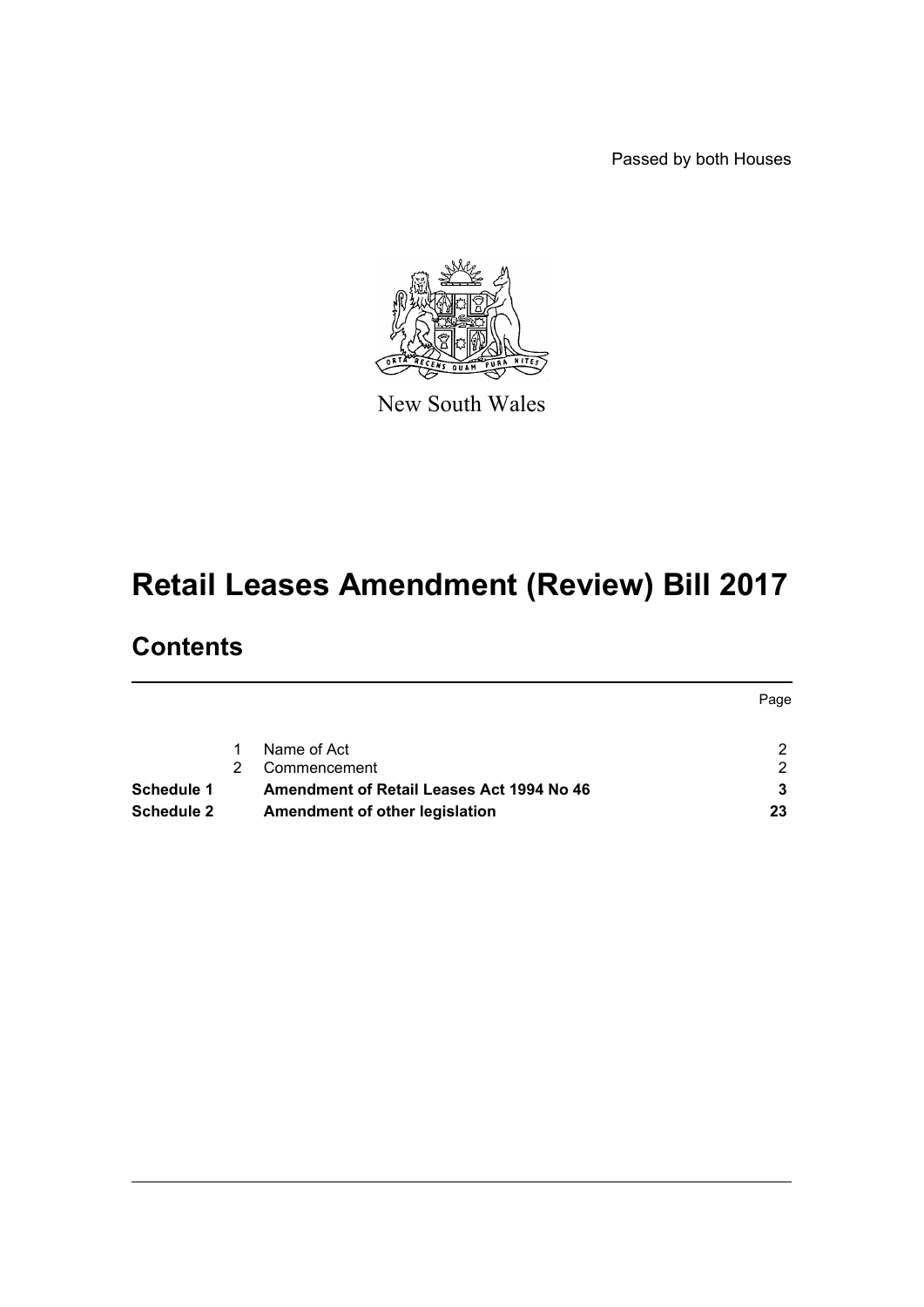*I certify that this public bill, which originated in the Legislative Assembly, has finally passed the Legislative Council and the Legislative Assembly of New South Wales.*

> *Clerk of the Legislative Assembly. Legislative Assembly, Sydney,* , 2017



New South Wales

# **Retail Leases Amendment (Review) Bill 2017**

Act No , 2017

An Act to amend the *Retail Leases Act 1994* to give effect to recommendations arising from the statutory review of that Act by making further provision for the application of the Act to retail shop leases, the rights and obligations of lessors and lessees, leasing procedures, dispute resolution and other matters.

*I have examined this bill and find it to correspond in all respects with the bill as finally passed by both Houses.*

*Assistant Speaker of the Legislative Assembly.*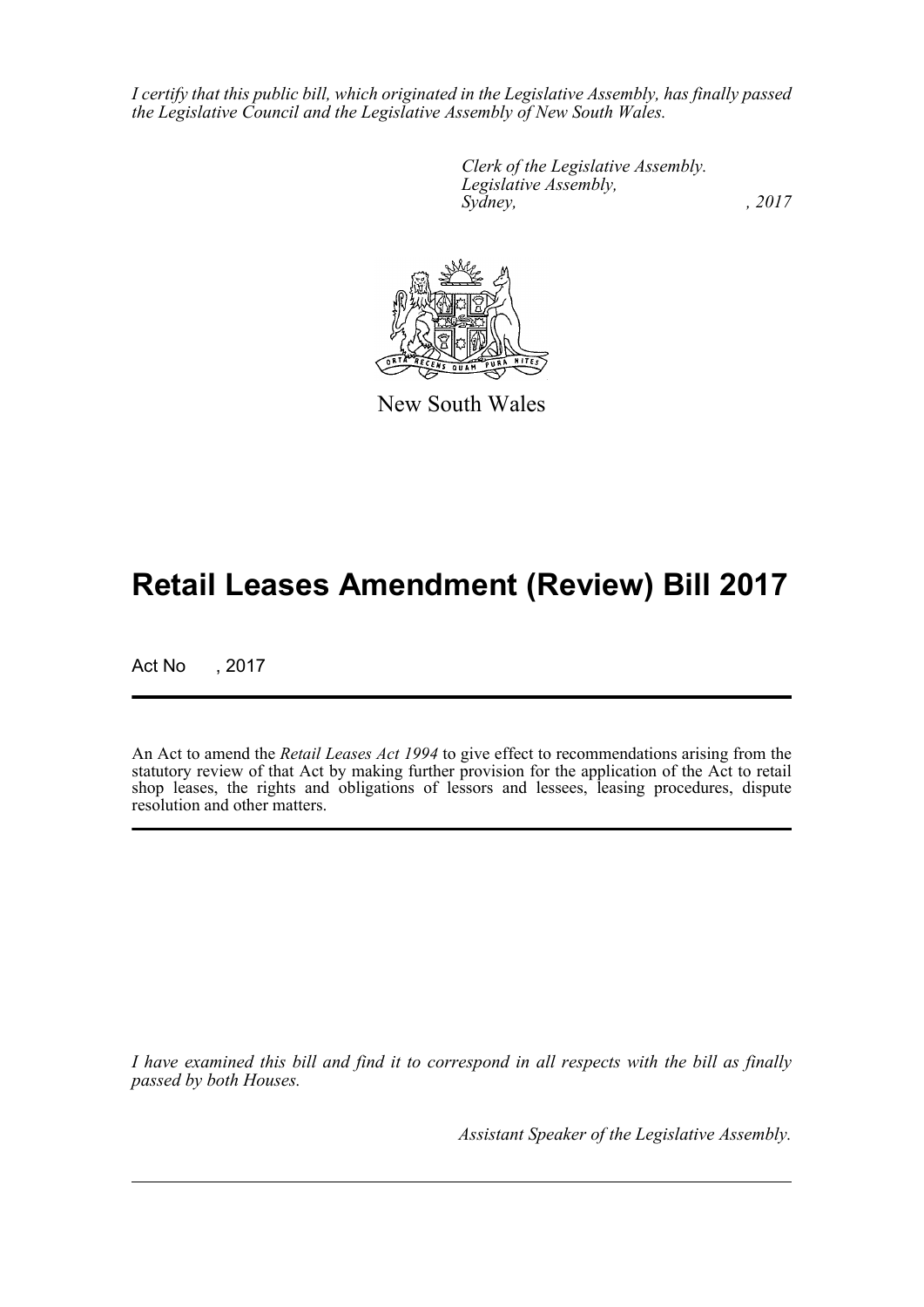# <span id="page-2-0"></span>**The Legislature of New South Wales enacts:**

# **1 Name of Act**

This Act is the *Retail Leases Amendment (Review) Act 2017*.

# <span id="page-2-1"></span>**2 Commencement**

This Act commences on a day or days to be appointed by proclamation.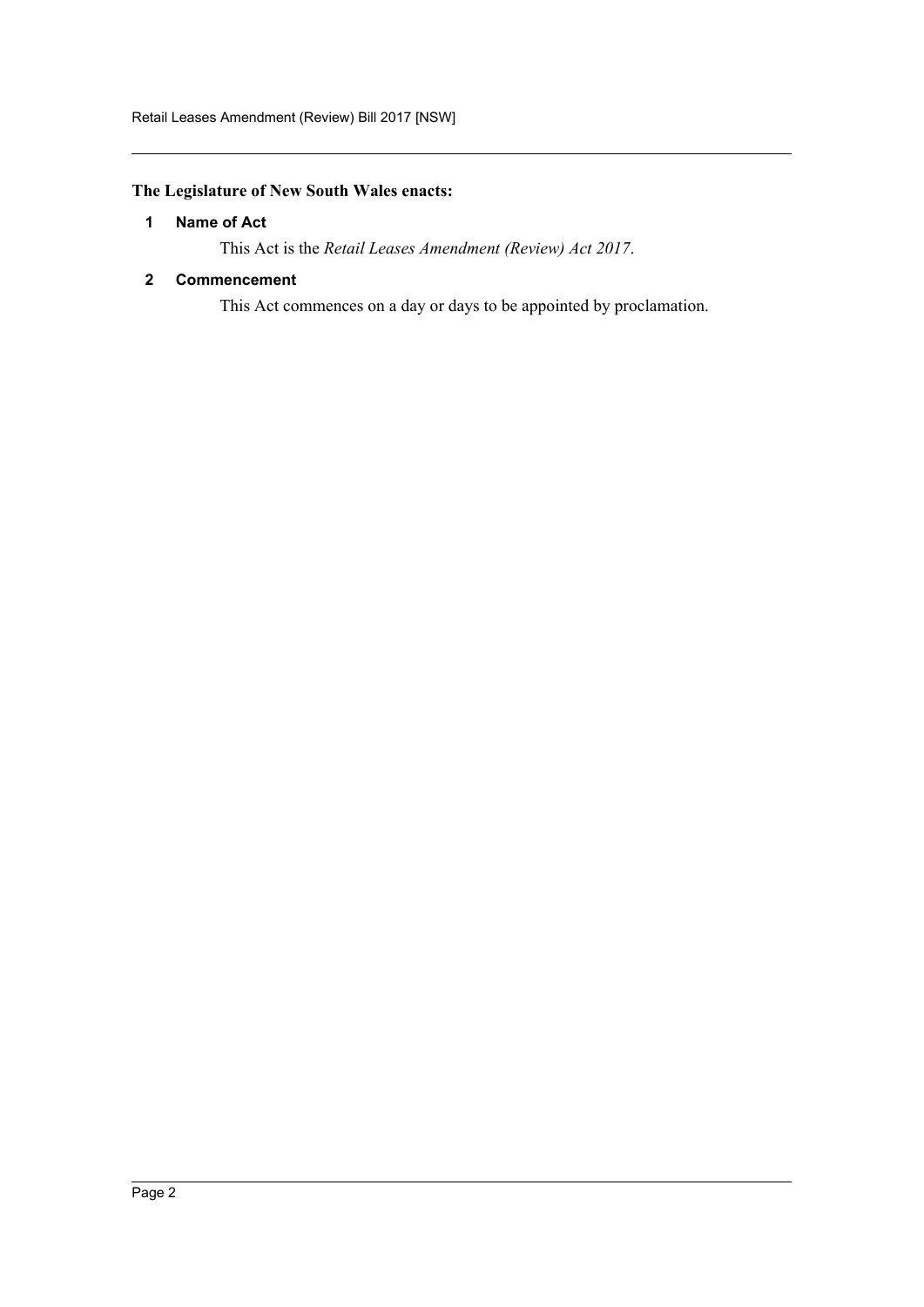# <span id="page-3-0"></span>**Schedule 1 Amendment of Retail Leases Act 1994 No 46**

### **[1] Part 1, note**

Omit "section 5". Insert instead "sections 5 and 6B".

#### **[2] Section 3 Interpretation**

Omit the definitions of *assignor's disclosure statement* and *Director-General*.

#### **[3] Section 3, definition of "lease preparation expenses"**

Omit ", except for registration fees under the *Real Property Act 1900*".

Insert instead "including expenses incurred in connection with obtaining the consent of a mortgagee but does not include registration fees under the *Real Property Act 1900*".

#### **[4] Section 3, definition of "outgoings"**

Omit the definition. Insert instead:

*outgoings*—see section 3A.

#### **[5] Section 3**

Insert in alphabetical order:

*permanent retail market*—see section 6B.

*premises* includes a defined area (for example, a stall in a market) in a building or other permanent structure.

*Secretary* means the Secretary of the Department of Industry, Skills and Regional Development.

# **[6] Section 3, definition of "retail shop"**

Omit "Section 5 limits" from Note 1 to the definition.

Insert instead "Sections 5 and 6B limit".

# **[7] Section 3, definition of "retail shop lease" or "lease"**

Omit "or agrees to grant".

# **[8] Section 3, definition of "retail shopping centre"**

Insert "(not being the stalls in a market)" after "a cluster of premises".

#### **[9] Section 3 (2)**

Insert at the end of section 3:

(2) A reference in this Act to the lessor or the lessee, in the context of a provision that has application to a proposed retail shop lease, includes a reference to the proposed lessor or proposed lessee.

# **[10] Sections 3A and 3B**

Insert after section 3:

#### **3A Definition of "outgoings"**

- (1) In this Act, *outgoings* means the following:
	- (a) a lessor's outgoings on account of expenses attributable to the management, operation, maintenance or repair of the retail shop building or land,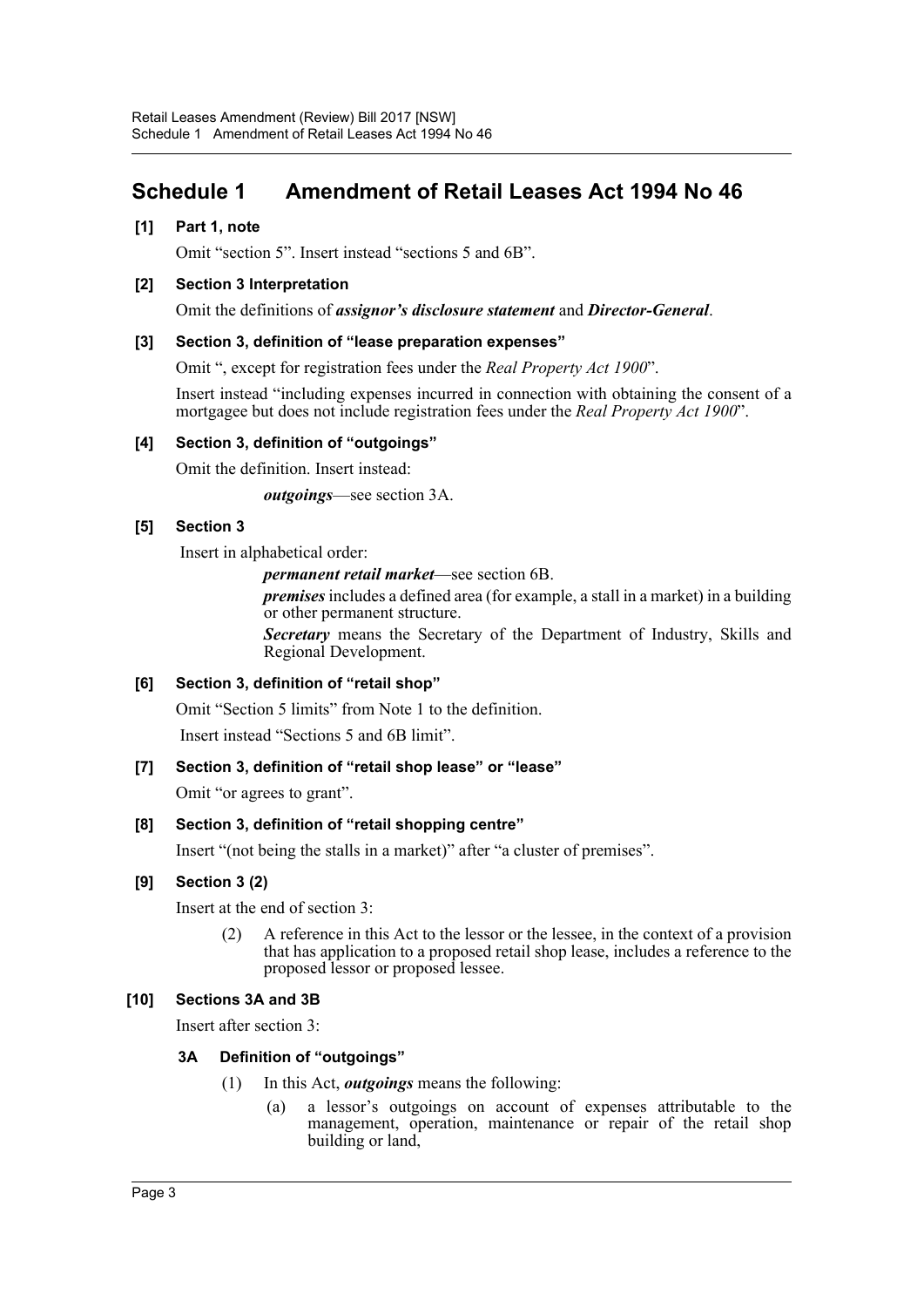- (b) a lessor's outgoings on account of rates, taxes, levies, premiums or charges payable by the lessor because the lessor is the owner or occupier of the retail shop building or land or is the supplier of a taxable supply (within the meaning of the *A New Tax System (Goods and Services Tax) Act 1999* of the Commonwealth) in respect of the retail shop building or land,
- (c) fees charged by a lessor for services provided by the lessor in connection with the management, operation, maintenance or repair of the retail shop building or land.
- (2) In this section, *retail shop building or land* means the building in which the retail shop is located or (in the case of a retail shop in a retail shopping centre) any building in the retail shopping centre, and includes any areas used in association with any such building.

# **3B Application of Act to agreements to lease**

- (1) This Act applies to and in respect of an agreement to lease in the same way as it applies to and in respect of a lease.
- (2) When a lease (the *resulting lease*) is entered into pursuant to an agreement to lease:
	- (a) a lessor's disclosure statement given for the agreement to lease is deemed to have been given for the resulting lease, and
	- (b) a separate lessor's disclosure statement is not required or permitted to be given for the resulting lease.

#### **[11] Section 5 Certain retail shops excluded from the operation of this Act**

Omit "retail shops".

# **[12] Section 5 (d)**

Omit the paragraph. Insert instead:

(d) premises used only for any one or more of the purposes listed in Schedule 1A (Excluded uses),

#### **[13] Section 6A Application of Act to short-term leases**

Omit section 6A (3) and (4). Insert instead:

#### (3) **Operation of provisions for disclosure statements**

Sections 11–12A do not apply to the lease referred to in subsection (2) (a), but apply to any succeeding lease referred to in subsection (2) (b).

# **[14] Section 6A (5)**

Omit "sections 11 and 16 (1) and (2)". Insert instead "section 11".

# **[15] Section 6B**

Insert after section 6A:

#### **6B Application of Act to retail shops in markets**

- (1) This Act does not apply to a retail shop that is a stall in a market unless the market is a permanent retail market.
- (2) A *permanent retail market* is an assemblage of stalls, styled or described as a market, that are predominantly used for retail businesses and that operate in a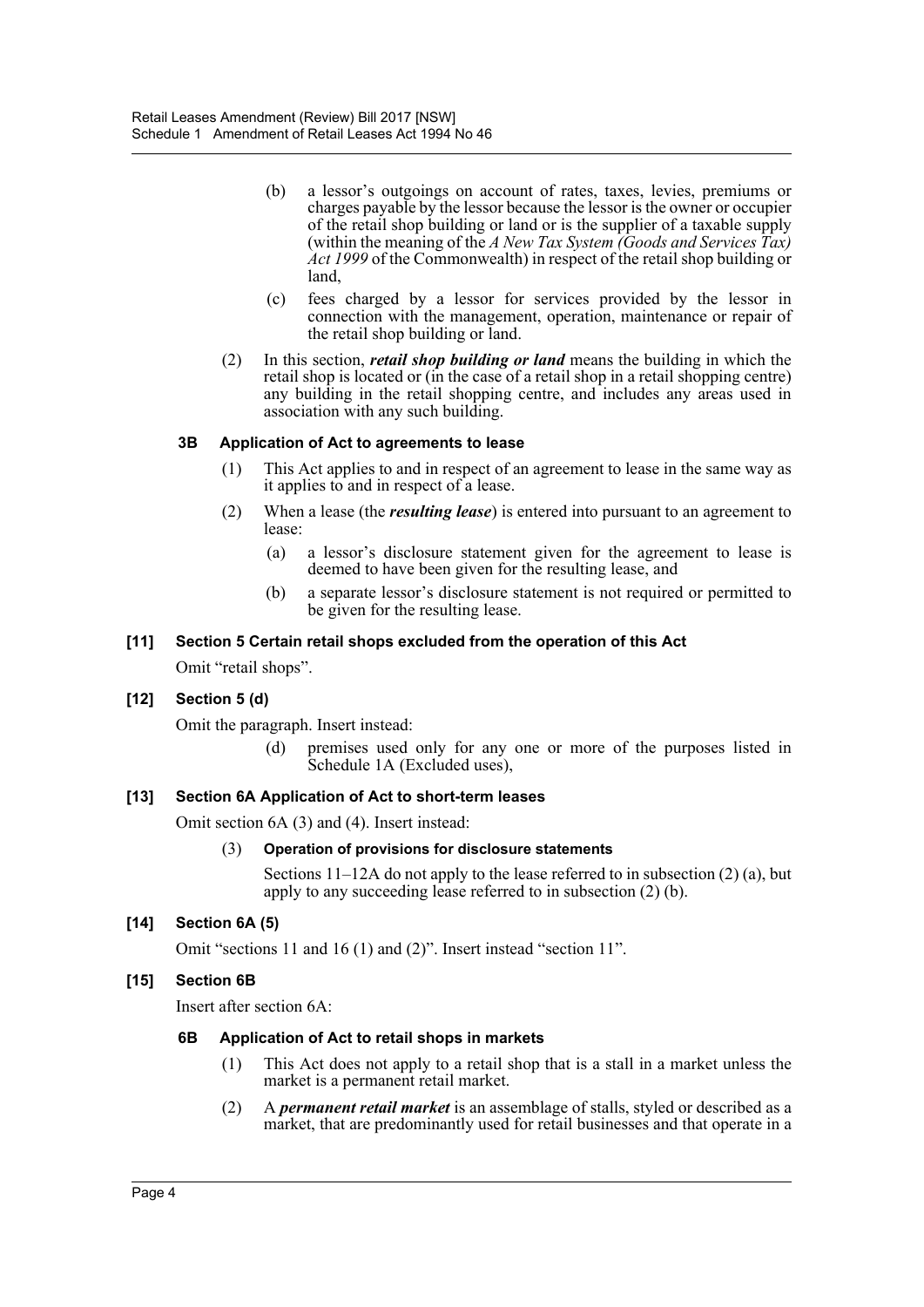building or other permanent structure the sole or dominant use of which (or of the part in which the market operates) is the operation of the market. Note. A stall in a permanent retail market is not a retail shop to which this Act applies unless it satisfies the definition of *retail shop* in section 3.

- (3) The regulations may make provision for or with respect to modifying the operation of this Act in its application to a retail shop in a permanent retail market.
- (4) Regulations under this section may include provision for a mandatory code of conduct for lessors and lessees under leases of retail shops in a permanent retail market (including provision for sanctions for non-compliance with the mandatory code).

#### **[16] Part 2, heading**

Omit the heading. Insert instead:

# **Part 2 Entering into a lease**

#### **[17] Section 11 Lessor's disclosure statement**

Omit section 11 (1) and the note at the end of the subsection. Insert instead:

- (1) At least 7 days before a retail shop lease is entered into, the lessor must give the lessee a disclosure statement for the lease (the *lessor's disclosure statement*) that complies with the following requirements:
	- (a) the lessor's disclosure statement is to be in writing and is to be in or to the effect of Parts A and B of the form in Schedule 2 (the *prescribed form*),
	- (b) the lessor's disclosure statement is to include Part B of the prescribed form for the purposes of Part B being completed by the lessee and provided to the lessor as the lessee's disclosure statement (under section 11A).
	- (c) the lessor's disclosure statement must contain the information and be accompanied by the material that is required to complete or accompany Part A of the prescribed form (but only to the extent that is relevant to the lease concerned),
	- (d) the form of the lessor's disclosure statement is not required to comply strictly with the prescribed form (including its layout) so long as it is substantially to the same effect as the prescribed form.

Maximum penalty: 50 penalty units.

**Note.** Because the lessor's disclosure statement need only include information relevant to the lease, if the retail shop is not in a retail shopping centre the disclosure statement need not include information that is relevant only to shops in retail shopping centres.

# **[18] Section 11 (2A)**

Insert after section 11 (2):

(2A) If the lessee terminates the lease in accordance with this section, the lessee is entitled to recover compensation from the lessor for costs reasonably incurred by the lessee in connection with the lessee entering into the lease, including compensation for expenditure by the lessee in connection with the fit-out of the retail shop.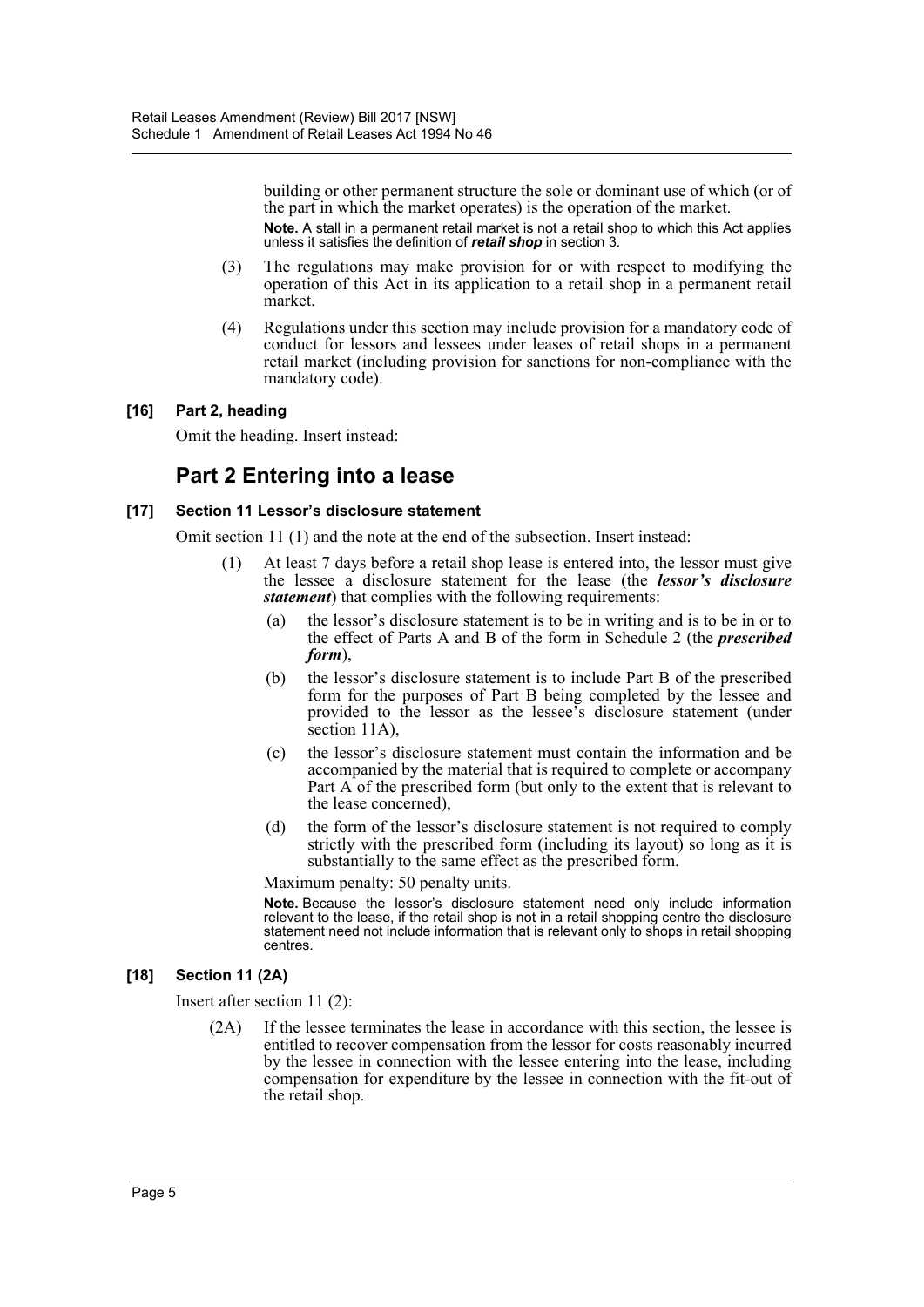# **[19] Section 11 (6)**

Omit the subsection (including the penalty provision). Insert instead:

(6) A lessor's disclosure statement may be amended with the agreement in writing of the lessor and the lessee before or after the lease is entered into and any such amendment has effect from the date specified in the agreement (which can be a date before the agreement is made).

**Note.** The Tribunal also has power to order the rectification of a lessor's disclosure statement. See section 72AB.

#### **[20] Section 11, note**

Omit the note from the end of the section.

#### **[21] Section 11A Lessee's disclosure statement**

Omit section 11A (1). Insert instead:

(1) No later than 7 days after receiving the lessor's disclosure statement from the lessor (or within such longer period as may be agreed with the lessor), the lessee must give the lessor a statement in writing (as the *lessee's disclosure statement*) that is in or to the effect of Part B of the form set out in Schedule 2 and completed as required by that Part.

Maximum penalty: 50 penalty units.

# **[22] Section 11A (3)**

Omit the subsection (including the penalty provision).

#### **[23] Section 11A, note**

Omit the note from the end of the section.

#### **[24] Section 12 Lessee not required to pay undisclosed contributions**

Omit "the cost of any finishes, fixtures, fittings, equipment or services".

Insert instead "the cost of providing any finishes, fixtures, fittings, equipment or services in or for the shop".

#### **[25] Section 12 (2)**

Insert at the end of section 12:

(2) To remove doubt, this section does not apply to outgoings.

#### **[26] Section 12A**

Insert after section 12:

#### **12A Lessee not required to pay undisclosed outgoings**

- (1) The lessee under a retail shop lease is not liable to pay any amount to the lessor in respect of any outgoings unless the liability to pay the amount was disclosed in the lessor's disclosure statement for the lease.
- (2) If the lessor's disclosure statement provided an estimate of the amount of any outgoing and the estimated amount is less than the actual amount, the following provisions apply:
	- (a) if there was no reasonable basis for the estimate when the lessor's disclosure statement was given, the lessee's liability for any payment in respect of the outgoing is to be determined on the basis of the amount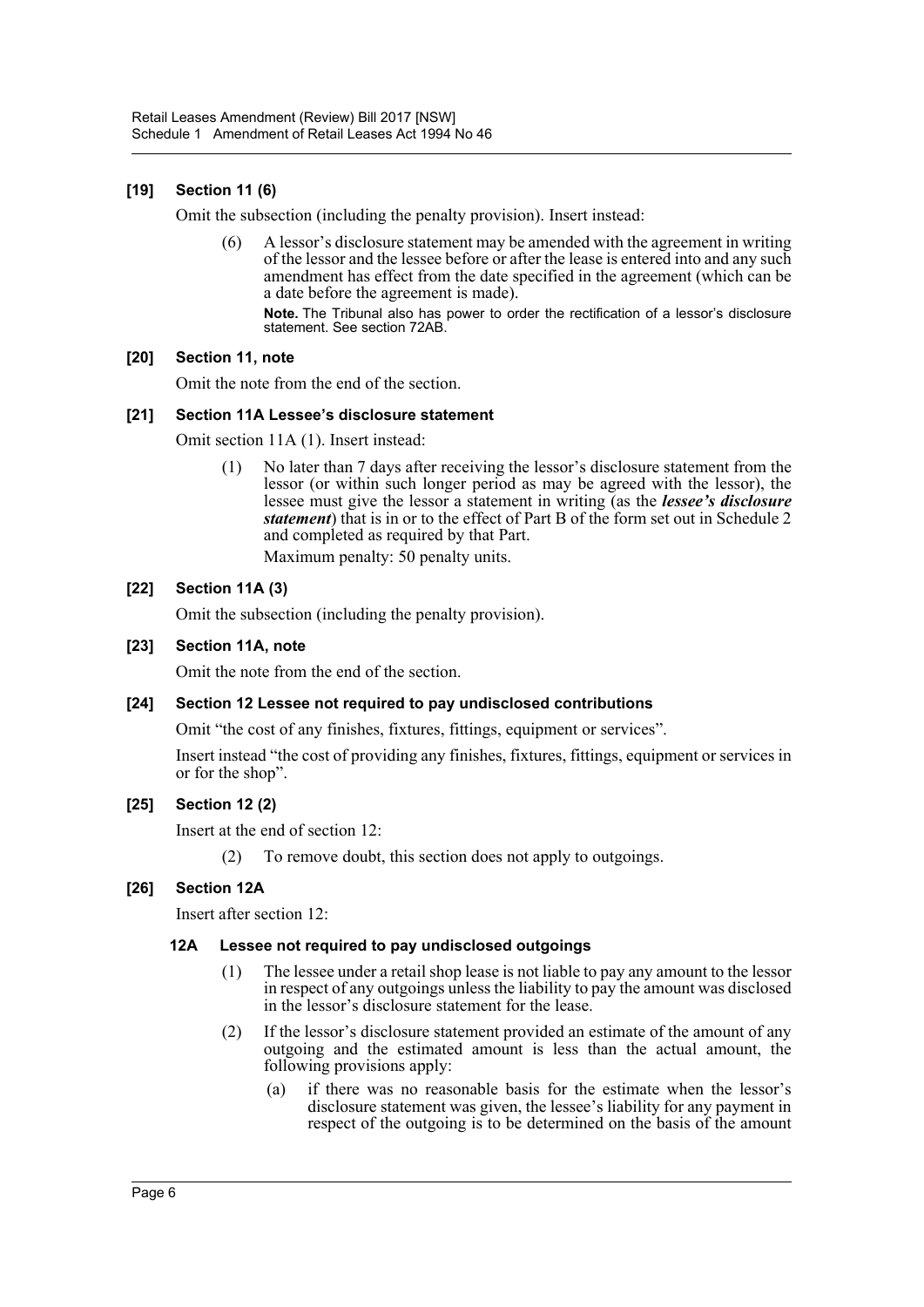estimated (instead of the actual amount) and is to be reduced accordingly,

- (b) if the lessee's liability to pay an amount (the *actual amount*) in respect of an outgoing is reduced because there was no reasonable basis for an estimate of the outgoing, any liability of the lessee in respect of any subsequent increase in the outgoing is to be reduced in the same proportion as the actual amount was reduced.
- (3) This section does not apply to an outgoing in the nature of a tax, rate or levy that is imposed by or under an Act after the lessor's disclosure statement is given and that was not an outgoing of the lessor when the lessor's disclosure statement was given.
- (4) A lessee is entitled to recover from the lessor any amount paid to the lessor that the lessee was not liable to pay because of this section.
- (5) Costs associated with the advertising or promotion of a retail shop or retail shopping centre, or of any business carried on there, are not outgoings for the purposes of this section.

#### **[27] Section 13 Costs before fit-out**

Omit section 13 (4).

#### **[28] Sections 15 and 16**

Omit the sections. Insert instead:

#### **15 Lessee to be provided with executed copy of lease**

- (1) A retail shop lease is taken to include a provision to the effect that the lessor must provide the lessee with an executed copy of the lease within 3 months after the lease is returned to the lessor or the lessor's lawyer or agent following its execution by the lessee.
- (2) That 3-month period is to be extended for any delay attributable to the need to obtain any consent from a head lessor or mortgagee (being delay not due to any failure by the lessor to make reasonable efforts to obtain consent).

#### **16 Certain leases must be registered**

(1) If a retail shop lease is for a term of more than 3 years or if the parties to the lease have agreed that the lease is to be registered, the lessor must lodge the lease for registration in accordance with the *Real Property Act 1900* within 3 months after the lease is returned to the lessor or the lessor's lawyer or agent following its execution by the lessee.

Maximum penalty: 50 penalty units.

- (2) The 3-month period within which a lease must be lodged for registration is to be extended for any delay attributable to:
	- (a) the need to obtain any consent from a head lessor or mortgagee (being delay not due to any failure by the lessor to make reasonable efforts to obtain consent), or
	- (b) requirements arising under the *Real Property Act 1900* that are beyond the control of the lessor.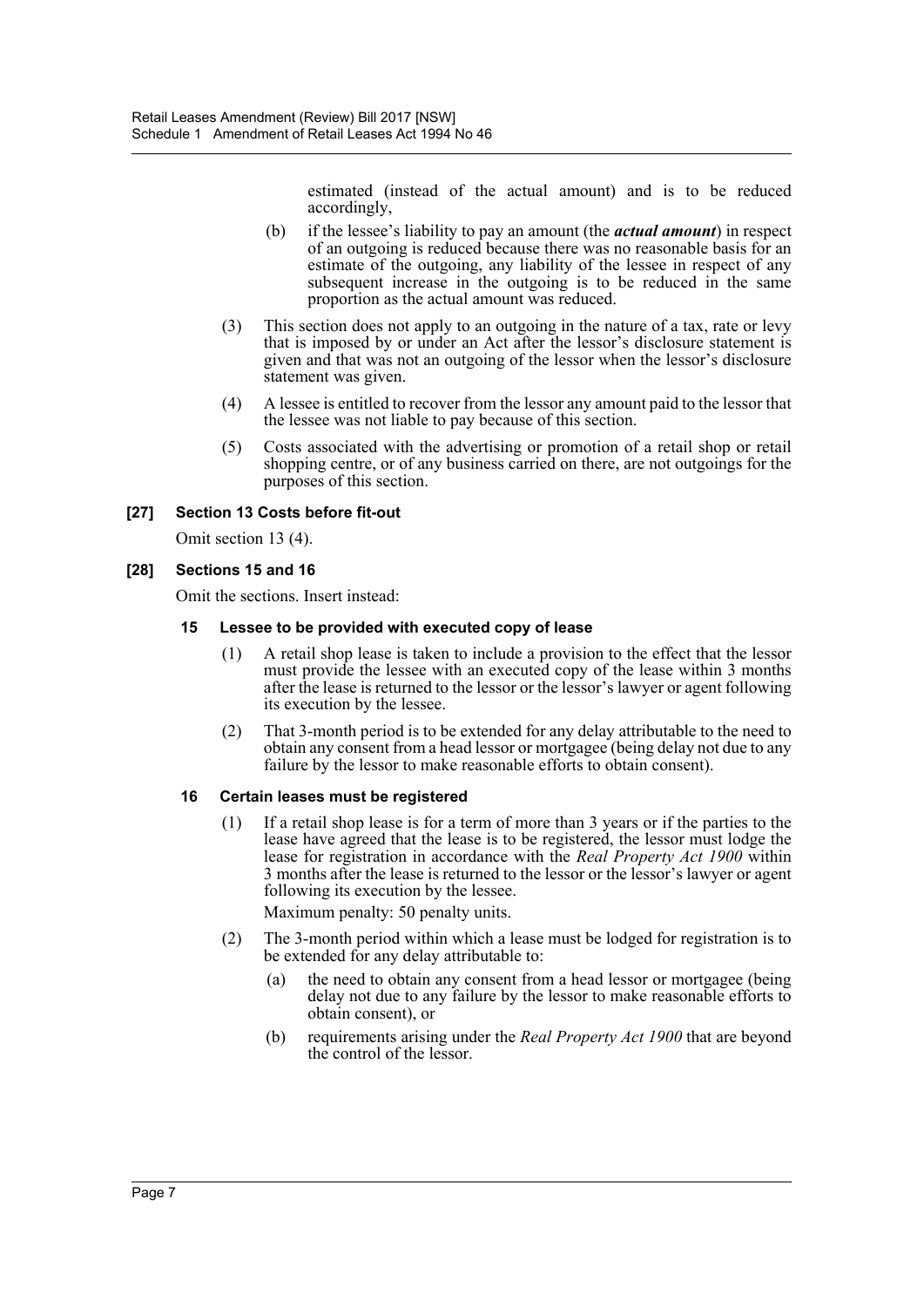(3) For the purposes of this section, the term of a retail shop lease includes any term for which the lease may be extended or renewed at the option of the lessee.

**Note.** For example, a retail shop lease is for a term of more than 3 years if it is for a term of 1 year with an option to renew for a further term of greater than 2 years.

(4) This section does not affect the operation of the *Real Property Act 1900*.

#### **[29] Sections 16A (1), 16C (2)–(4), 16D (2) and (4), 16E (1), 16F, 16G (1) and (3), 16H, 16I (1) and (3), 16J (1) and (2), 16K (2) and (3), 16L, 16N (1) and (4), 16Q (3), 16U (1), 16W, 16ZA (2), 16ZB, 16ZC (1) and 82B**

Omit "Director-General" wherever occurring. Insert instead "Secretary".

#### **[30] Section 16A Definitions**

Omit the definition of *money* from section 16A (1).

#### **[31] Section 16B Guarantees and other forms of security**

Insert "(except section 16BA)" after "Part" in section 16B (2).

#### **[32] Section 16BA**

Insert after section 16B:

#### **16BA Return of bank guarantees**

(1) A lessor who receives a bank guarantee for a lease must return the original bank guarantee to the lessee within 2 months (the *maximum return period*) after the lessee completes performance of the obligations under the lease for which the bank guarantee is provided as security.

Maximum penalty: 50 penalty units.

- (2) A lessor is not required to return a bank guarantee if it has expired or been cancelled.
- (3) The maximum return period does not run for any period during which the matter of the lessor's entitlement to claim or realise the bank guarantee is the subject of proceedings pending in a court or the Tribunal.
- (4) A lessor who is unable to return an original bank guarantee is able to satisfy the requirement under this section or an order of the Tribunal to return the bank guarantee by providing any consent or release necessary to have the bank guarantee cancelled.
- (5) A lessor is liable to pay to the lessee compensation for:
	- (a) any loss or damage suffered by the lessee as a result of any failure by the lessor to return a bank guarantee in compliance with this section or an order of the Tribunal, and
	- (b) reasonable costs incurred by the lessee in connection with the cancellation of a bank guarantee because the lessor was unable to return the original bank guarantee in compliance with this section or an order of the Tribunal.
- (6) In this section, *bank guarantee* means a guarantee from an authorised deposit-taking institution in satisfaction of any requirement to provide a security bond or other bond or a third party guarantee for the performance of the lessee's obligations under the lease.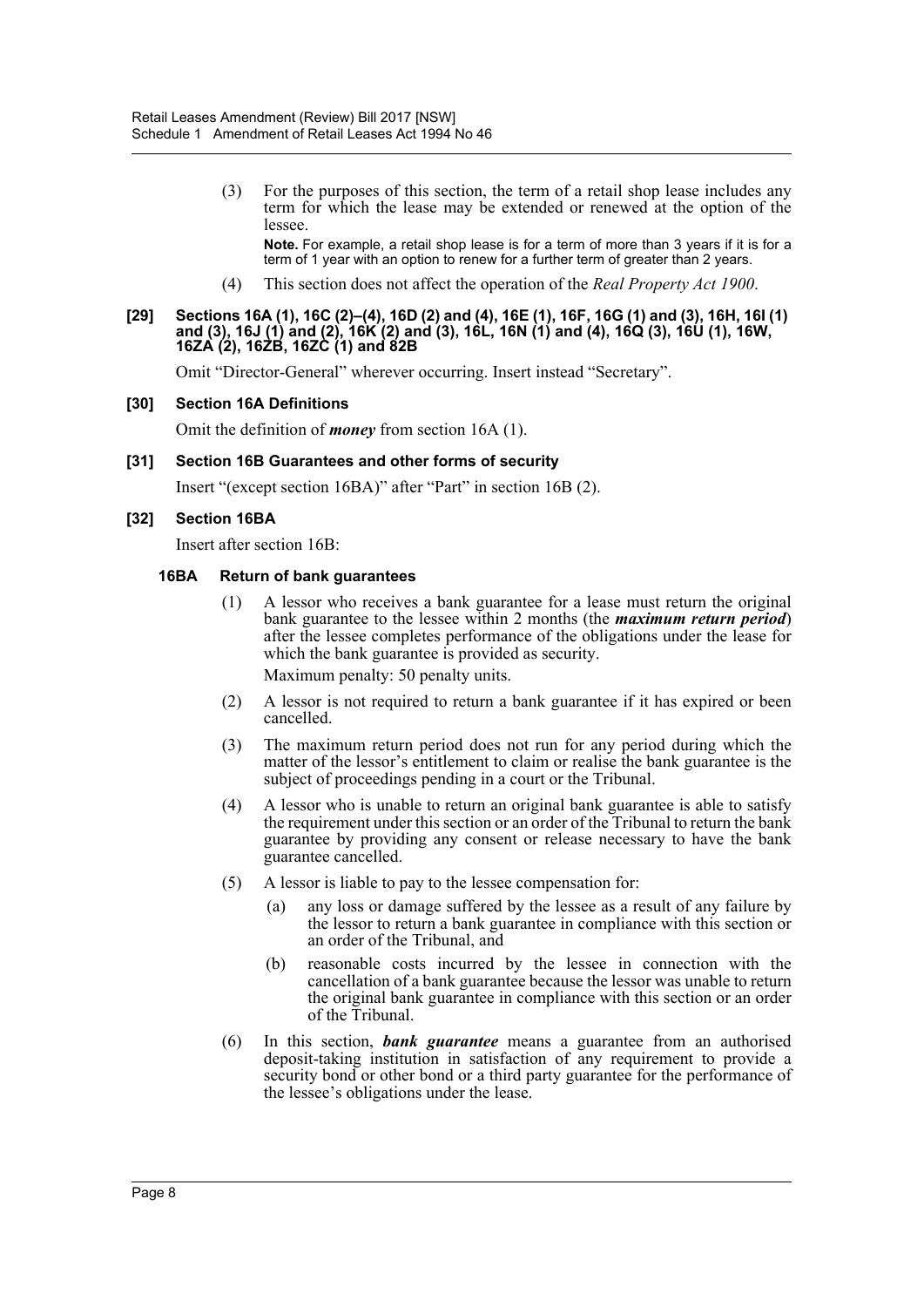#### **[33] Part 2A, Division 2, heading**

Omit "**Director-General**". Insert instead "**Secretary**".

#### **[34] Section 16C Deposit of security bonds with Secretary**

Omit "Minister" from section 16C (6). Insert instead "Secretary".

#### **[35] Section 16D Deposit of existing security bonds with Secretary**

Omit section 16D (1). Insert instead:

(1) If a lessor under a lease or proposed lease to which this Act does not apply received a deposit or payment of money as a security bond and this Act subsequently becomes applicable to the lease (because of the operation of section 6A or for any other cause) this Part then applies to the security bond and the *relevant day* is the day when this Act becomes applicable to the lease.

#### **[36] Section 16E Provisions in leases relating to security bonds**

Omit section 16E (2).

#### **[37] Section 16G Application for payment**

Omit section 16G (2). Insert instead:

(2) An application is to be in or to the effect of the approved form and may be made at any time.

#### **[38] Section 16H Payment on application**

Omit section 16H (6).

#### **[39] Section 16I Payment after prescribed proceedings**

Omit section 16I (2). Insert instead:

- (2) If mediation of a retail tenancy dispute about a security bond has been successful, the Secretary must pay out in conformity with the resulting agreement an amount of money held by the Secretary on deposit in respect of the lease concerned, and for that purpose the Secretary is entitled to require:
	- (a) a copy of a certificate issued under section 16N (3) setting out the terms of the resulting agreement, or
	- (b) a notice in writing, in a form approved by the Secretary, that is signed by the parties and sets out the terms of the resulting agreement.

#### **[40] Section 16K Appeal rights**

Omit section 16K (1). Insert instead:

(1) The Secretary may, after receiving notice of a judgment or order relating to a security bond, pay out money in respect of the judgment or order no earlier than the expiry of the period within which any right of appeal against the judgment or order must be exercised but must not pay money out if an appeal has been lodged.

#### **[41] Section 16M Payment out of amount equivalent to interest**

Omit the section.

#### **[42] Section 16P Penalty notices**

Omit the section.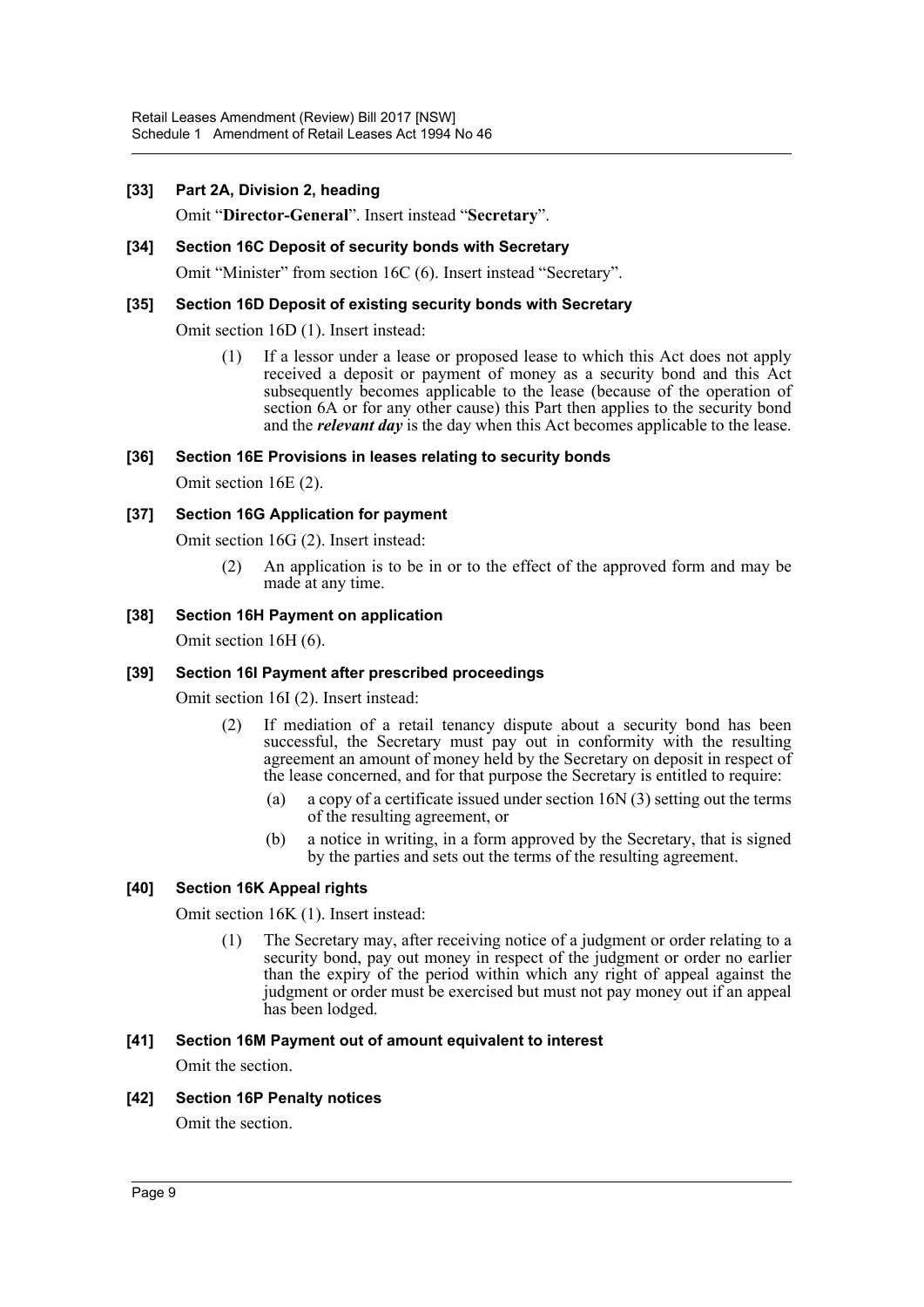#### **[43] Section 16Q Offences and penalty**

Insert "(other than under section 16BA (1) or 16WA (3))" after "Part" in section 16Q (2).

**[44] Section 16V Retail Leases Security Bonds Interest Account**

Omit section 16V (5).

#### **[45] Section 16WA**

Insert before section 16X:

#### **16WA Arrangements for online delivery of services**

- (1) The Secretary may establish an *online retail bond service* comprising online facilities and systems that can be used for any of the following purposes:
	- (a) to deposit a security bond with the Secretary,
	- (b) to make a claim for the payment of a security bond,
	- (c) to make a payment of an amount of a security bond,
	- (d) to give any notice or receipt authorised or required to be given under this Part,
	- (e) to do or facilitate the doing of any other thing authorised or required under this Part.
- (2) Use of the online retail bond service is subject to any terms and conditions imposed by the Secretary.
- (3) A lessor, lessor's agent or any other person must not require a lessee or another person to use the online rental bond service. Maximum penalty: 50 penalty units.

# **[46] Section 16Z Annual report**

Omit "Department of State and Regional Development".

Insert instead "Department of Industry, Skills and Regional Development".

#### **[47] Section 16ZA Service of notices and other documents on Secretary**

Omit section 16ZA (1). Insert instead:

- (1) Any notice, summons, writ or other proceeding relating to or connected with this Part to be served on the Secretary may be served:
	- (a) by being left at an office of the Department of Industry, Skills and Regional Development with a person apparently employed there, or
	- (b) in the case of a notice, by posting it addressed to the Secretary at an office of that Department, or
	- (c) in a manner authorised by the Secretary for electronic service.

# **[48] Section 16ZC Regulations**

Omit section 16ZC (3).

**[49] Sections 19 and 19A**

Omit the sections.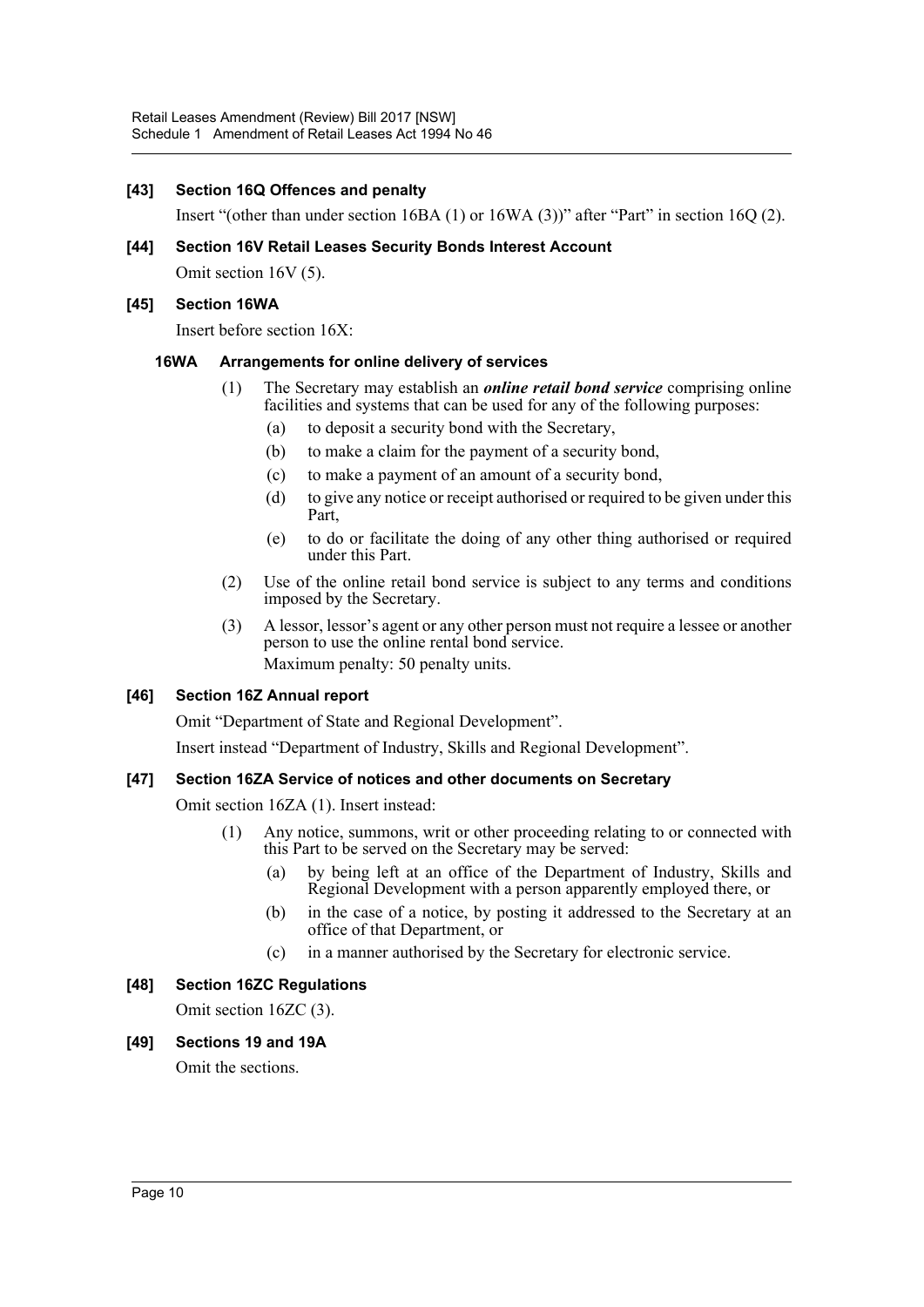### **[50] Section 20 Turnover rent**

Insert after section 20 (1) (l):

(m) the amount of revenue from online transactions, other than online transactions where the goods or services concerned are delivered or provided from or at the retail shop (or the retail shopping centre of which the shop forms part) or where the transaction takes place while the customer is at the retail shop (whether or not the goods or services concerned are delivered from or at the retail shop).

#### **[51] Section 21A Rent variations for short-term leases**

Omit the section.

#### **[52] Section 22 Recovery of outgoings from lessee**

Insert at the end of section 22 (1):

**Note.** A lessee has no liability in respect of outgoings unless the liability was disclosed in the lessor's disclosure statement. See section 12A.

#### **[53] Section 27 Outgoings estimates**

Omit "prescribed" from section 27 (a). Insert instead "that is the prescribed form".

#### **[54] Section 31 Determination of current market rent**

Omit "A retail shop lease that provides an option to renew or extend the lease at current market rent" from section 31 (1).

Insert instead "A retail shop lease that provides for rent to be changed to current market rent or that provides an option to renew or extend the lease at current market rent".

# **[55] Section 31 (1) (b) and (1A)**

Omit "Tribunal" wherever occurring. Insert instead "Registrar".

#### **[56] Section 32A Review of current market rent determinations**

Omit "Tribunal" from section 32A (1) and (13) wherever occurring.

Insert instead "Registrar".

# **[57] Section 32A (1)**

Omit "section 19 or 31". Insert instead "section 31".

#### **[58] Section 32A (4)**

Omit the subsection. Insert instead:

(4) Sections 31 and 31A apply (with any necessary adaptations) to and in respect of the specialist retail valuers in the same way as those provisions apply to and in respect of the original specialist retail valuer.

# **[59] Section 32B**

Insert after section 32A:

#### **32B Appointment of specialist retail valuers**

- (1) The Registrar may appoint specialist retail valuers on application under this Act.
- (2) The appointment of a specialist retail valuer is to be made from separate lists of nominees prepared separately by or on behalf of the persons for the time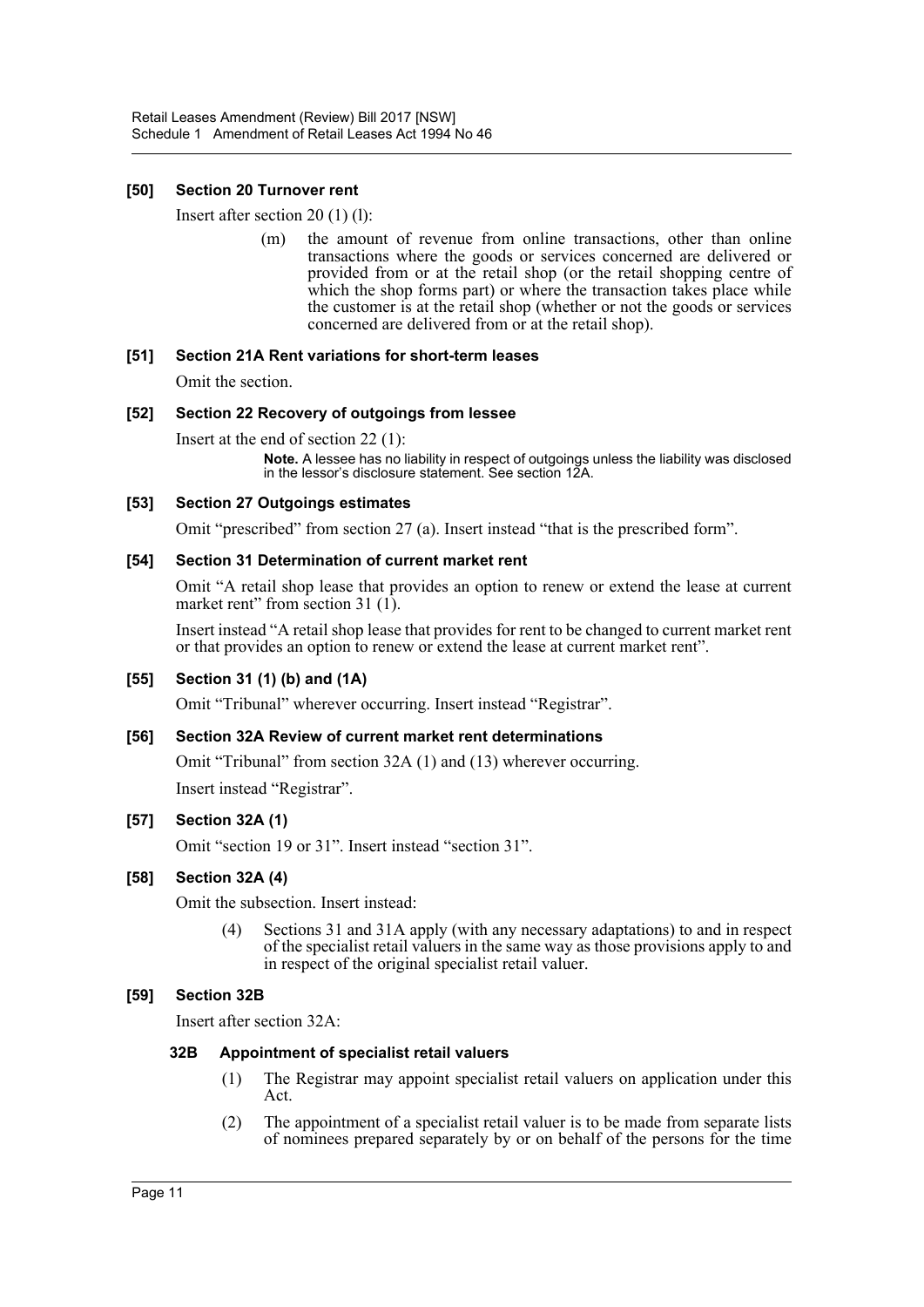being holding or acting in the offices of President of the Australian Property Institute Limited (NSW Division), Chief Executive Officer of the Royal Institution of Chartered Surveyors, President of the Australian Valuers Institute and President of the Real Estate Institute of New South Wales Limited.

- (3) The parties to the retail shop lease concerned are to pay the costs of the application to the Registrar in equal shares.
- (4) The Registrar may attach such conditions as the Registrar considers appropriate to the appointment of a specialist retail valuer, including conditions about the fees that may be charged by the valuer in connection with valuations under this Act.
- (5) No matter or thing done or omitted to be done by a specialist retail valuer appointed by the Registrar subjects the valuer to any action, liability, claim or demand if the matter or thing was done in good faith for the purposes of a determination of rent by valuation carried out by a specialist retail valuer under a provision of this Act.

# **[60] Section 35 Demolition**

Insert "or any part of the building" after "demolition of the building" in section 35 (1).

#### **[61] Section 35 (1) (a)**

Omit "to demolish that building". Insert instead "for demolition".

#### **[62] Section 35 (1) (a1)**

Insert after section 35 (1) (a):

(a1) The lease cannot be terminated by the lessor on that ground unless the proposed demolition cannot be carried out practicably without vacant possession of the shop.

# **[63] Section 35 (3)**

Omit "demolition of the building". Insert instead "the proposed demolition".

#### **[64] Section 35 (3)**

Omit "the premises".

# **[65] Section 35 (3A)**

Omit "demolition of the building". Insert instead "proposed demolition".

# **[66] Section 35 (4)**

Omit the subsection. Insert instead:

(4) For the purposes of this section, *demolition* includes repair, renovation and reconstruction.

#### **[67] Section 37 Employment restriction**

Insert after section 37 (a):

(a1) a provision specifying requirements in the nature of police and security checks and clearances for persons employed in the shop or other persons (such as contractors) doing work in the shop, but only if the provision is included in the lease with the approval in writing of the Registrar given in a particular case,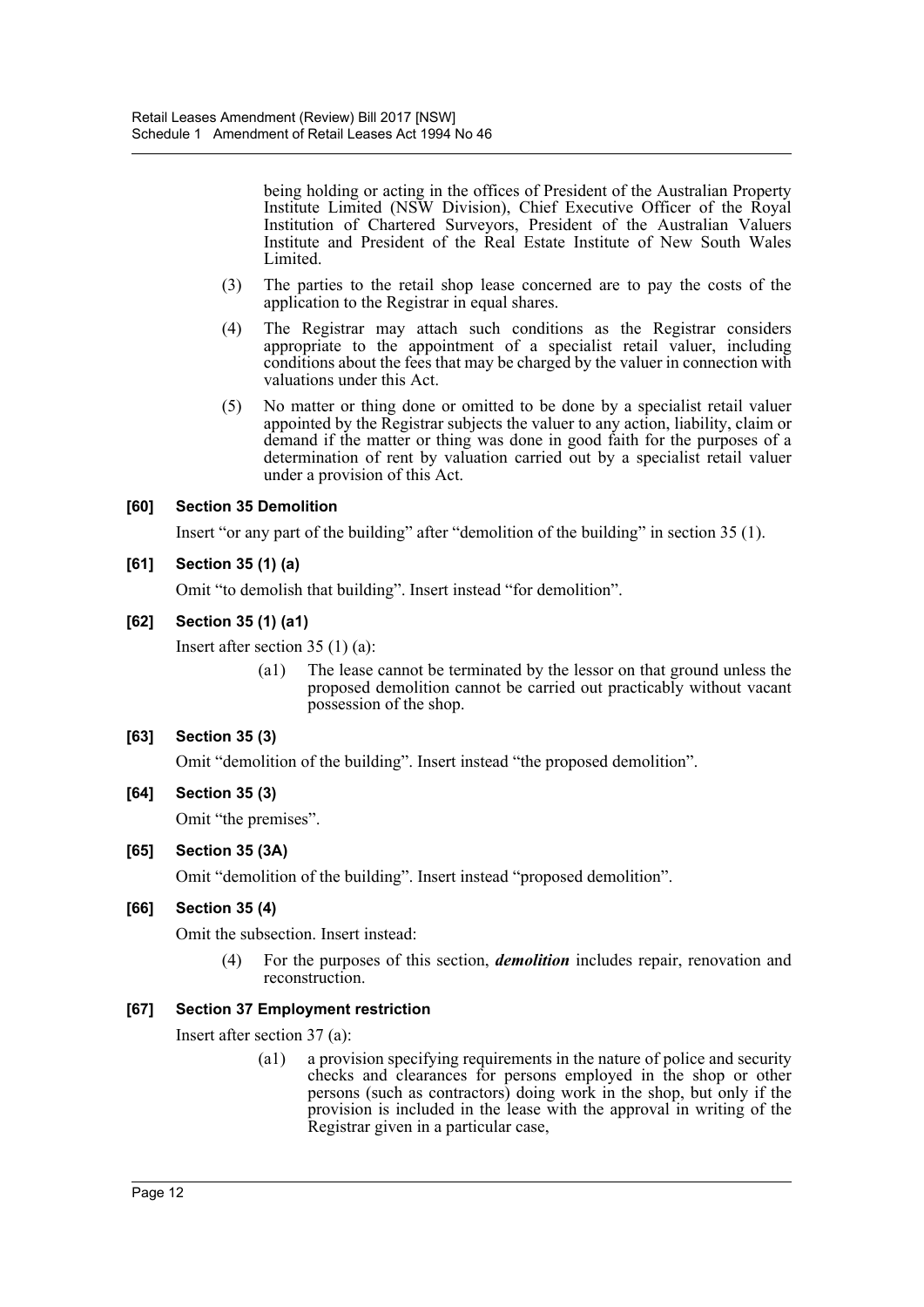#### **[68] Section 39 Grounds on which consent to assignment can be withheld**

Insert after section 39 (1) (d):

(e) in the case of a retail shop lease that has been awarded by public tender, if the assignee fails to meet any criteria of the tender.

#### **[69] Sections 41 and 41A**

Omit the sections. Insert instead:

#### **41 Procedure for obtaining consent to assignment**

The following procedure applies to the assignment of a retail shop lease that requires the consent of the lessor:

- (a) A request for the lessor's consent to an assignment of the lease must be made by the lessee in writing.
- (b) The lessee must provide the lessor with such information as the lessor may reasonably require to be satisfied that the financial resources and retailing skills of the proposed assignee are not inferior to those of the lessee.
- (c) The lessee must provide the proposed assignee with an *updated lessor's disclosure statement* (comprising a copy of the lessor's disclosure statement given to the lessee in respect of the lease together with details of any changes that have occurred in respect of the information contained in that disclosure statement since it was given to the lessee).
- (d) For the purpose of enabling the lessee to provide the proposed assignee with the required updated lessor's disclosure statement, the lessor must provide the lessee with an updated lessor's disclosure statement within 14 days after being requested to do so by the lessee.
- (e) If the lessor fails to provide the updated lessor's disclosure statement, it is sufficient compliance with the requirement to provide the proposed assignee with an updated lessor's disclosure statement if the lessee instead provides a lessor's disclosure statement completed by the lessee to the best of the lessee's knowledge (but with information as to current outgoings in place of information as to estimated outgoings).
- (f) The lessor must deal expeditiously with a request for consent to assignment of the lease.
- (g) The lessor has 28 days (the *decision period*) to decide whether to consent or to refuse consent to assignment. The decision period starts from when the request for consent was made by the lessee or from when the lessee has complied with the requirements of this section (whichever is later).
- (h) The lessor is taken to have consented to assignment if the lessee has complied with this section and the lessor has not, within the decision period, given notice in writing to the lessee either consenting or withholding consent to assignment.
- (i) The regulations may prescribe a period that is to replace the period of 28 days as the decision period in this section.

#### **41A Protection of assignor of lease for ongoing business**

(1) A person (the *assignor*) who assigns a retail shop lease in connection with the continued use of the shop for the conduct of an ongoing business has no liability to the lessor in respect of amounts payable under the lease by the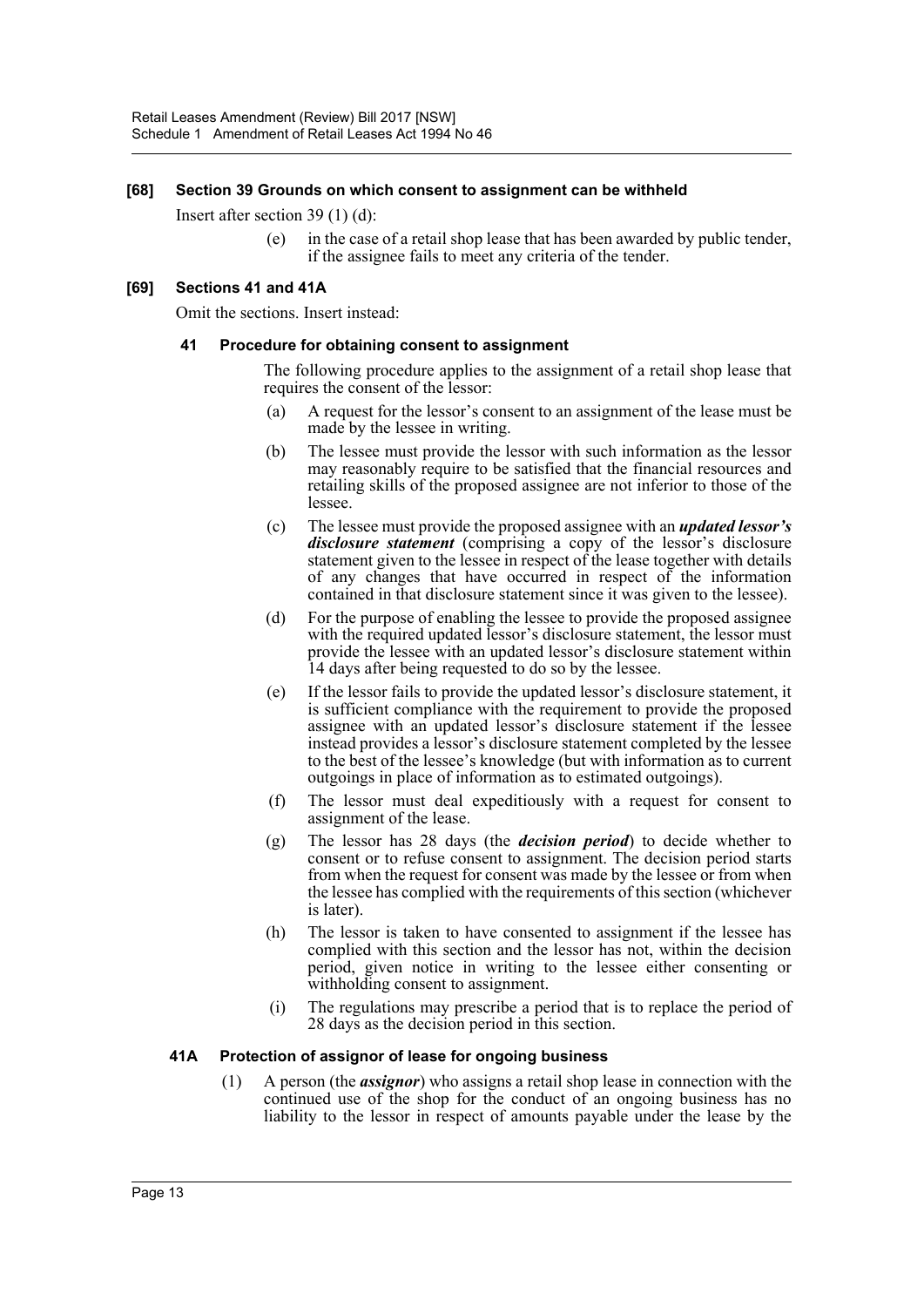assignee after the lease is assigned if the lessee complies with the requirements of this section.

- (2) The assignor must, at least 7 days before the assignment of lease:
	- (a) provide the assignee with an *updated lessor's disclosure statement* (comprising a copy of the lessor's disclosure statement given to the assignor in respect of the lease together with details of any changes that have occurred in respect of the information contained in that disclosure statement since it was given to the assignor), and
	- (b) provide the assignee with an assignor's disclosure statement in or to the effect of the form set out in Part A of Schedule 2A, and
	- (c) provide the lessor with a copy of the assignor's disclosure statement (as provided to the assignee for the purposes of paragraph (b)) together with a document signed by the assignor and assignee that is in or to the effect of the form set out in Part B of Schedule 2A (the *disclosure confirmation*).
- (3) For the purpose of enabling the lessee to provide the proposed assignee with the required updated lessor's disclosure statement, the lessor must provide the lessee with an updated lessor's disclosure statement within 14 days after being requested to do so by the lessee, but if the lessor fails to do so:
	- (a) it is sufficient compliance with the requirement to provide the proposed assignee with an updated lessor's disclosure statement if the lessee instead provides a lessor's disclosure statement completed by the lessee to the best of the lessee's knowledge (but with information as to current outgoings in place of information as to estimated outgoings), and
	- (b) the assignor and assignee can sign the disclosure confirmation on the basis that the lessor's disclosure statement completed and provided by the lessee constitutes the updated lessor's disclosure statement.
- (4) The protection from liability afforded by this section to the assignor extends to any guarantor or covenantor of the assignor.
- (5) The assignor (and any guarantor or covenantor of the assignor) is not entitled to the protection of this section if the assignor's disclosure statement contains information that is materially false or misleading.

# **[70] Section 47**

Insert after section 46:

#### **47 Information about turnover from online transactions**

- (1) The lessee under a retail shop lease cannot be required to provide the lessor with information concerning the turnover of the business of the lessee that is turnover from online transactions, and a provision of the lease is void to the extent that it purports to require the provision of information concerning turnover from online transactions.
- (2) This section does not apply to information concerning turnover from online transactions where the goods or services concerned are delivered or provided from or at the retail shop (or the retail shopping centre of which the shop forms part) or where the transaction takes place while the customer is at the retail shop (whether or not the goods or services concerned are delivered from or at the retail shop).

#### **[71] Section 48 Independent legal advice**

Omit section 48 (3).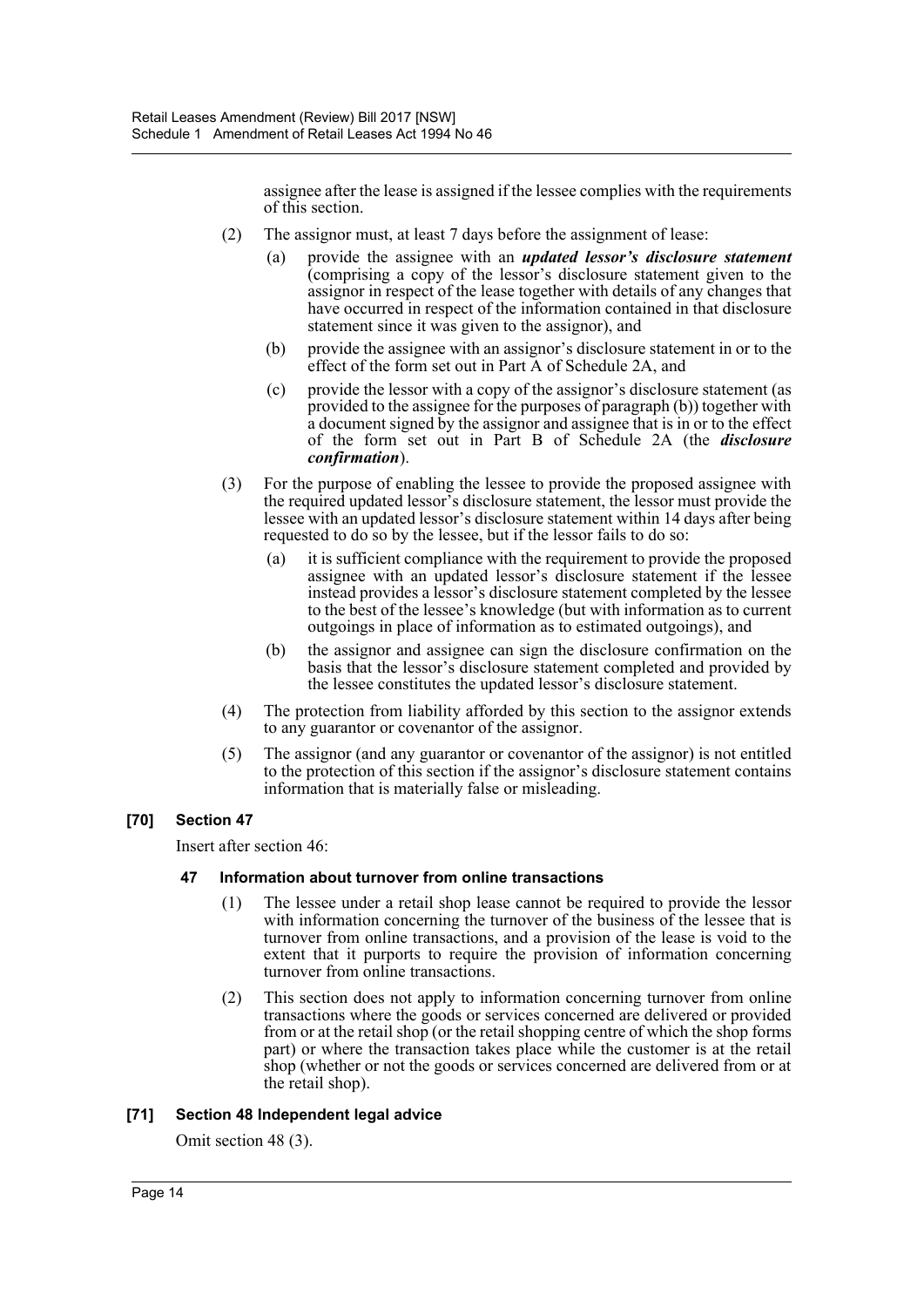#### **[72] Section 63 Interpretation**

Omit "19 (1) (b) or" from the definition of *retail tenancy dispute* in section 63 (1).

#### **[73] Section 65 Functions of Registrar**

Omit "19 (3), 19A (3)," from section 65 (1) (a1).

#### **[74] Section 70 Definitions**

Omit paragraph (a) (vii) of the definition of *retail tenancy claim*. Insert instead:

> (vii) a claim for the rectification of the lease or the lessor's disclosure statement,

#### **[75] Section 70, definition of "retail tenancy claim"**

Omit paragraphs (b)–(e) of the definition. Insert instead:

- (d) an application by a specialist retail valuer under section 31 (3) (including as applied by section 32A),
- (e) a claim against a specialist retail valuer under section 31A (3) (including as applied under section 32A) for compensation for loss or damage suffered as a consequence of the use or communication or divulging of information.

#### **[76] Section 72 Powers of Tribunal relating to retail tenancy claims**

Omit section 72 (1) (e). Insert instead:

- (e) an order (as permitted by section 72AB) requiring the rectification of the lease or the lessor's disclosure statement,
- (e1) an order (as permitted by section 72AB) deeming a disclosure statement given by the lessor after the lease is entered into (with or without amendments specified by the Tribunal) to have been given in compliance with section 11 before the lease was entered into,

# **[77] Section 72AB**

Omit the section. Insert instead:

#### **72AB Power of Tribunal to order rectification of lease or disclosure statement**

In proceedings for a retail tenancy claim lodged with the Tribunal under this Part, the Tribunal is not to make an order requiring the rectification of the lease or the lessor's disclosure statement or deeming a disclosure statement to have been given (as provided by section 72 (1) (e) or (e1)) unless:

- (a) the order is made with the consent of the parties, or
- (b) the Tribunal is satisfied that the order is necessary to correct an error or omission, or
- (c) the Tribunal is satisfied that the order is necessary to give effect to the intention of the parties when the lease was entered into, or
- (d) the Tribunal is satisfied that the order is necessary to give effect to the actual disclosure of information between the parties.

# **[78] Section 73 Monetary limit on Tribunal's jurisdiction**

Omit "\$400,000" from section 73 (1). Insert instead "\$750,000".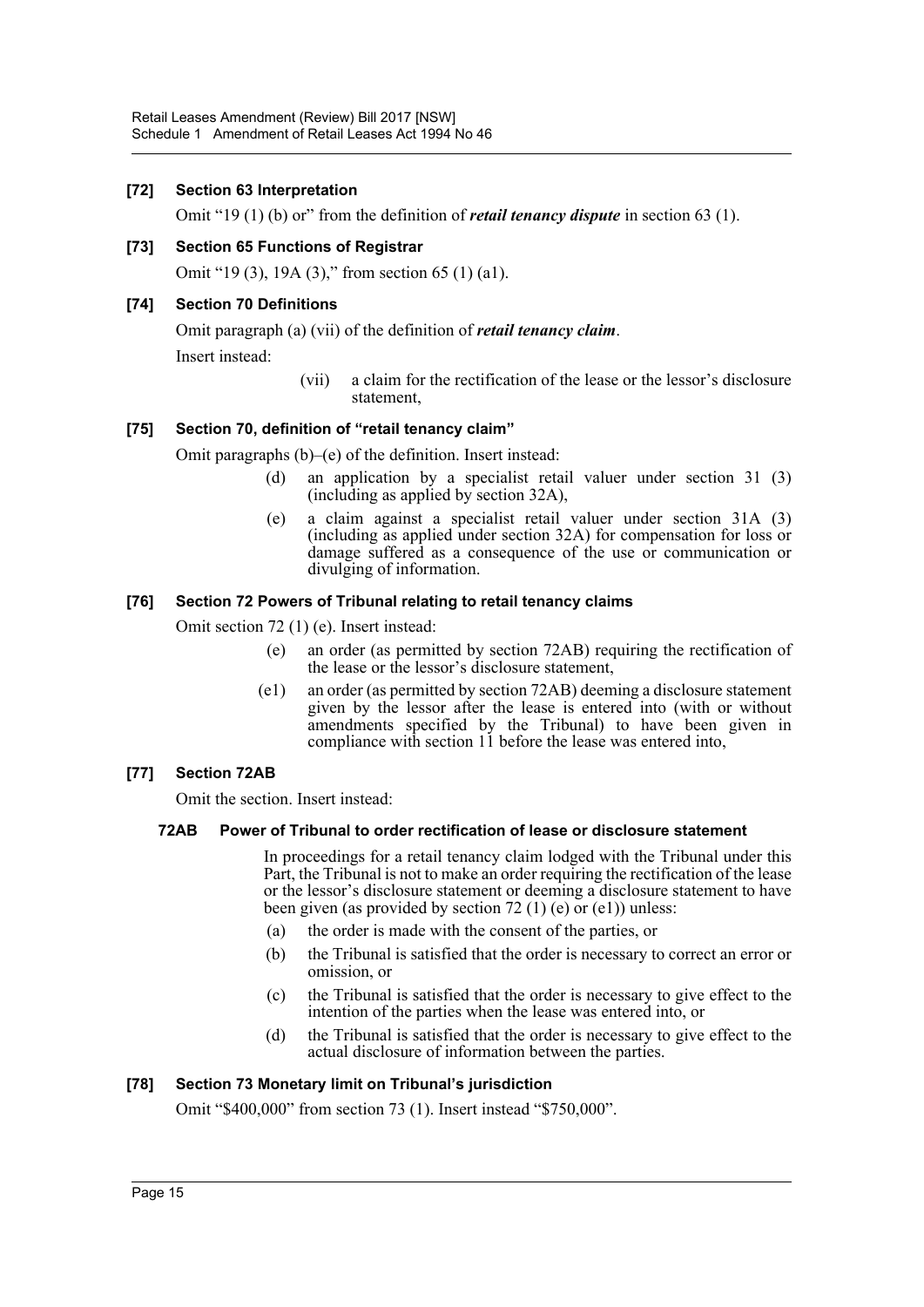#### **[79] Section 82B Delegation by Secretary**

Omit "Department of State and Regional Development" from section 82B (1) (a).

Insert instead "Department of Industry, Skills and Regional Development".

#### **[80] Section 83A**

Insert after section 83:

#### **83A Penalty notices**

- (1) An authorised officer may issue a penalty notice to a person if it appears to the officer that the person has committed a penalty notice offence.
- (2) A penalty notice offence is an offence against this Act or the regulations that is prescribed by the regulations as a penalty notice offence.
- (3) The *Fines Act 1996* applies to a penalty notice issued under this section. **Note.** The *Fines Act 1996* provides that, if a person issued with a penalty notice does not wish to have the matter determined by a court, the person may pay the amount specified in the notice and is not liable to any further proceedings for the alleged offence.
- (4) The amount payable under a penalty notice issued under this section is the amount prescribed for the alleged offence by the regulations (not exceeding the maximum amount of penalty that could be imposed for the offence by a court).
- (5) This section does not limit the operation of any other provision of, or made under, this or any other Act relating to proceedings that may be taken in respect of offences.
- (6) In this section, *authorised officer* means a member of staff of the Department of Industry, Skills and Regional Development authorised in writing by the Secretary as an authorised officer for the purposes of this section.

#### **[81] Section 85 Regulations**

Insert "(including experience and training)" after "qualifications" in section 85 (2) (a).

#### **[82] Section 85 (3) and (4)**

Insert after section 85 (2):

- (3) A regulation may create an offence punishable by a penalty not exceeding 20 penalty units.
- (4) The regulations may prescribe a form to replace the form in Schedule 2 or 2A or may prescribe modifications to the form in Schedule 2 or 2A.

# **[83] Schedule 1A**

Insert after Schedule 1:

# **Schedule 1A Excluded uses**

(Section 5 (d))

Automatic teller machine

Car parking (not being car parking provided as part of the business of a car park) Children's ride machine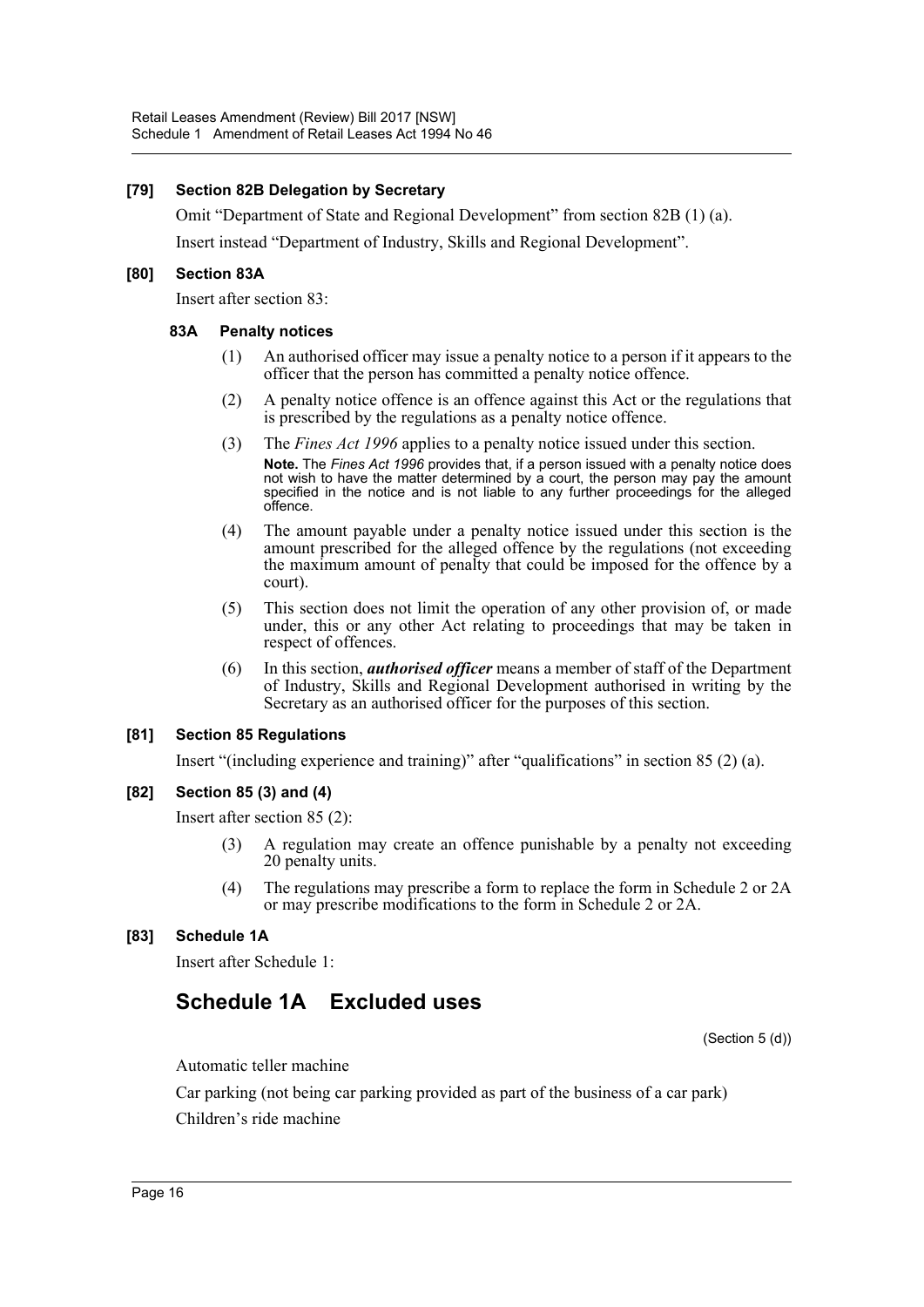Communication towers

Digital display screens

Display of signage (not including the use of premises from which signage is sold)

Internet booth (not being an internet cafe or similar use)

Private post boxes

Public tables and seating

Public telephone

Renewable energy generation

Renewable energy storage batteries

Self-storage units

Storage of goods for use or sale in a retail shop (not including storage on premises from which goods are sold)

Storage lockers

Vending machine

#### **[84] Schedule 2, Part 1 Lessor's disclosure statement**

Omit the heading to the lessor's disclosure statement. Insert instead:

# **Part A Lessor's disclosure statement**

### **[85] Schedule 2, Part 5**

Omit the Part. Insert instead:

# **Part 5 Outgoings**

# **13 Contribution by lessee towards outgoings**

13.1 Is the lessee required to pay or contribute to outgoings?

 $\Box$ No

Yes—fixed amount [per annum/other period] of \$

 Yes—floating amount [per annum/other period] in respect of outgoings for which an estimate is provided in item 14

- 13.2 Describe any period during which the lessee is not required to pay outgoings:
- 13.3 Date on which payment in respect of outgoings is to commence:

 $/20$ 

13.4 Formula(e) for apportioning outgoings or determining lessee's contribution to the total outgoings for the building/centre:

[*insert formula(e)*]

13.5 The outgoings that the lessee is required to pay or contribute to as a floating amount are each of the outgoings listed in item 14 for which an estimate of the outgoing is provided.

# **14 Outgoings that the lessee is required to pay or contribute towards:**

[*Provide estimates for whichever of the following outgoings the lessee is liable to pay or contribute to. Estimates are for the first 12 months of the lease or, if the lease is for less than 12 months, for the term of the lease.*]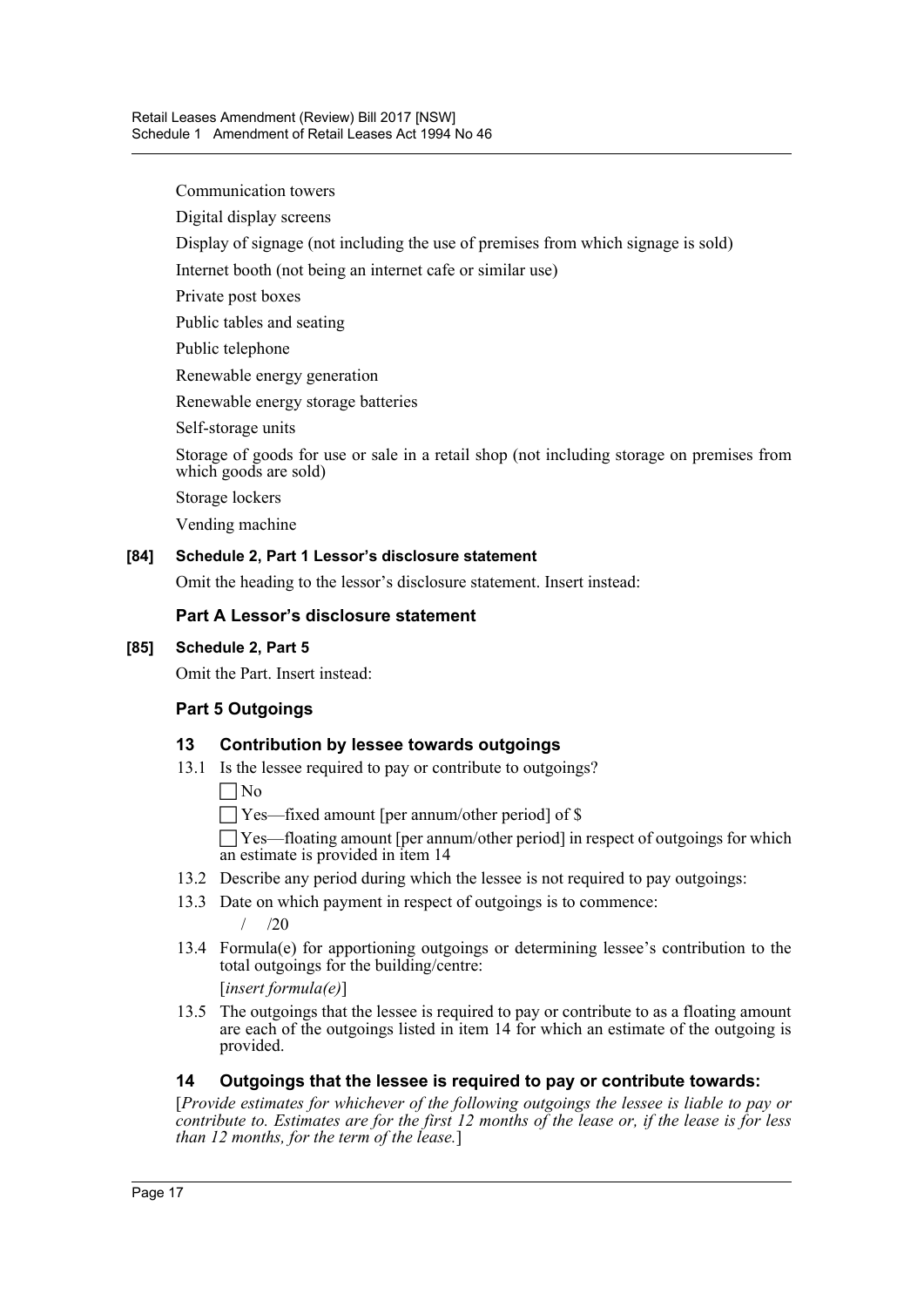Estimates (including GST):

14.1 **Administration** Administration (excluding management fees and wages): \$ Audit fees: \$ Management fees: \$

# 14.2 **Air conditioning/temperature control** Maintenance: \$ Operating costs: \$

# 14.3 **Building/centre management**

Body corporate/strata levies: \$ Building intelligence services: \$ Customer traffic flow services: \$ Energy management services: \$ Gardening and landscaping: \$ Insurance: \$ Pest control: \$ Ventilation: \$

# 14.4 **Building/centre security**

Caretaking: \$ Emergency systems: \$ Fire levy: \$ Fire protection: \$ Security services: \$

# 14.5 **Cleaning**

Cleaning consumables: \$ Cleaning costs (excluding consumables): \$

# 14.6 **Communications**

Post boxes: \$ Public telephones: \$

# 14.7 **Customer facilities**

Car parking: \$ Child minding: \$ Escalators: \$ Lifts: \$ Uniforms: \$

# 14.8 **Customer information services**

Information directories: \$ Public address/music: \$ Signage: \$

# 14.9 **Government rates and charges** Local government rates and charges: \$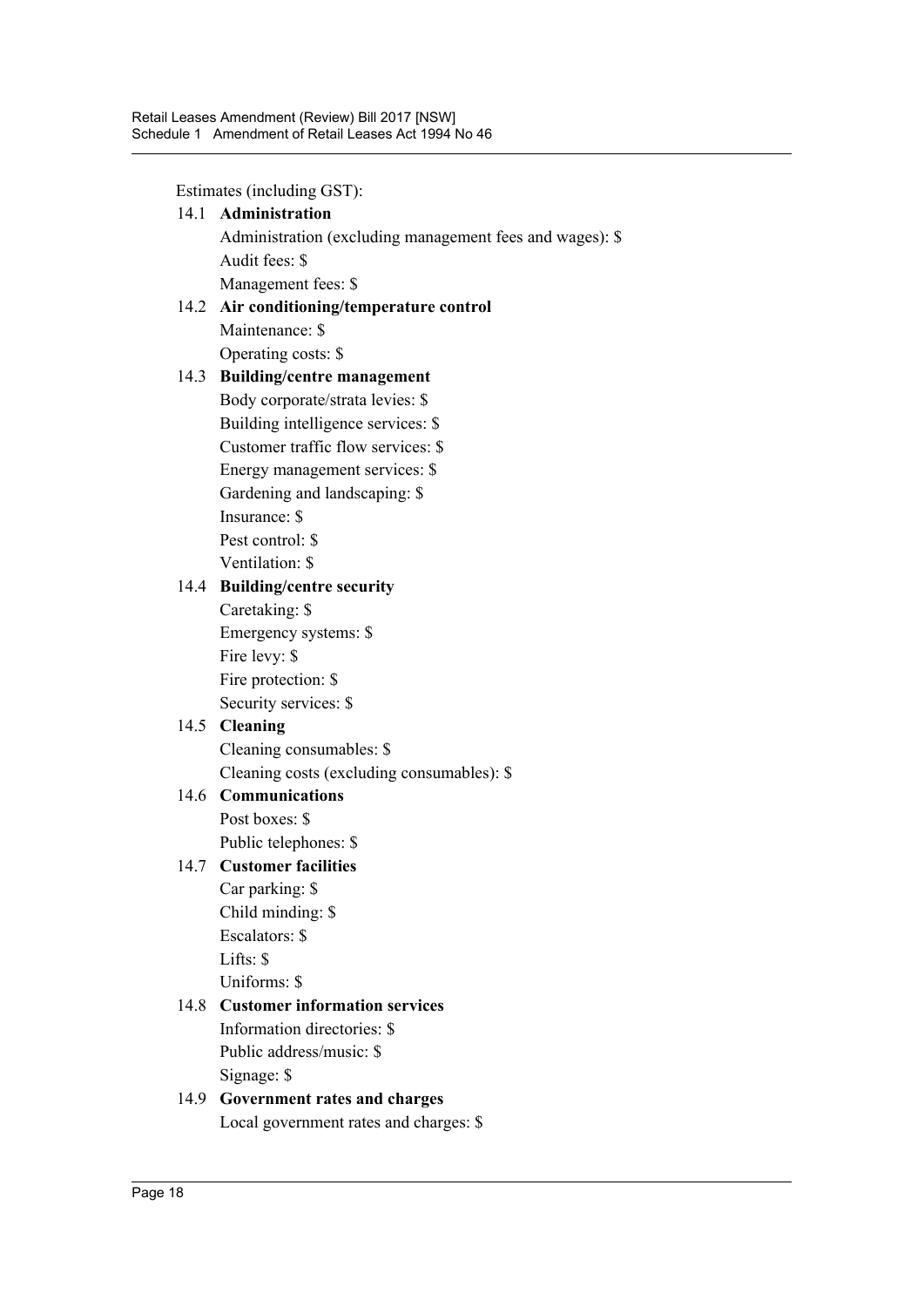Water sewerage and drainage rates and charges: \$

Land tax: \$

# 14.10 **Repairs**

Repairs and maintenance: \$

Sinking fund for repairs and maintenance: \$

**Note.** Under section 23 of the *Retail Leases Act 1994*, the lessor may not recover the capital costs of the building/centre from the lessee.

# 14.11 **Utility services**

Electricity: \$ Gas: \$

Oil: \$

Water: \$

# 14.12 **Waste management**

Sewage disposal: \$ Waste collection and disposal: \$

- 14.13 **Other outgoings** *[list]*: \$
- 14.14 Total estimated outgoings for the building/centre: \$
- 14.15 Total estimated lessee contribution to outgoings: \$

# **[86] Schedule 2, item 18**

Omit "or building/centre" from item 18.2.

# **[87] Schedule 2, Part 2 Lessee's disclosure statement**

Omit the heading to the lessee's disclosure statement. Insert instead: **Part B Lessee's disclosure statement**

# **[88] Schedule 2A**

Omit the Schedule. Insert instead:

# **Schedule 2A Assignor's disclosure statement**

(Section 41A)

*[The information in Part A is to be provided to the assignee (together with an updated lessor's disclosure statement) and the signed statement in Part B is to be provided to the lessor if the lessee requires the protection of section 41A.]*

# **Part A Information to be provided to assignee**

The assignor (the lessee under the lease to be assigned) provides the following information about the lease to the assignee (the proposed new lessee):

- (a) There are/are no outstanding notices in respect of the lease. [*insert details of any outstanding notices*]
- (b) There are/are no outstanding notices from any authority in respect of the retail shop. [*insert details of any outstanding notices*]
- (c) There are/are no encumbrances on the lease. [*insert details of any encumbrances*]
- (d) There are/are no encumbrances on, or outside ownership of, any of the fixtures and fittings within the retail shop. [*insert details of any encumbrances or outside ownership*]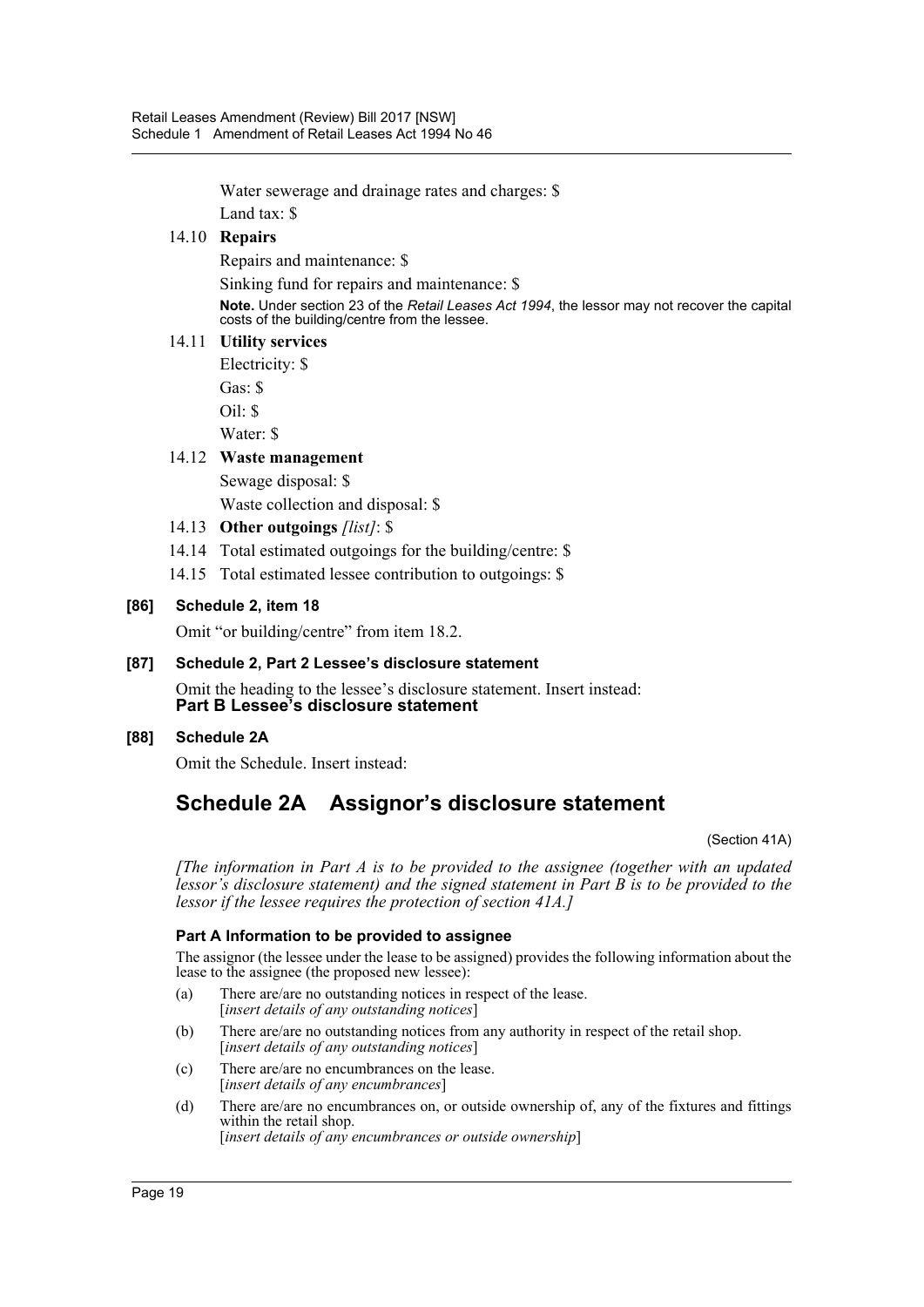- (e) The lessor has/has not conferred rent concessions or other benefits on the assignor during the term of the lease.
- [*insert details of any rent concessions or benefits*] (f) Total (aggregate) sales figures for the past 3 years (or for such period as the lease has been in
	- operation if that period is less than 3 years) are as follows:
		- (i) [*insert period/year*] \$
		- (ii) [*insert period/year*] \$
		- (iii) [*insert period/year*] \$

# **Part B Certification and acknowledgement**

I certify that I have provided the assignee with the information indicated in paragraphs (a)–(f) and an updated lessor's disclosure statement.

Assignor:

Date:

I acknowledge receipt from the lessee of the information indicated in paragraphs (a)–(f) and an updated lessor's disclosure statement.

Assignee:

Date:

# **[89] Schedule 3 Savings and transitional provisions**

Omit clause 1 (1). Insert instead:

(1) The regulations may contain provisions of a savings or transitional nature consequent on the enactment of this Act or any Act that amends this Act.

# **[90] Schedule 3, clause 20**

Omit the clause.

# **[91] Schedule 3, Part 7**

Insert after Part 6:

# **Part 7 Retail Leases Amendment (Review) Act 2017**

# **37 Meaning of "2017 amending Act"**

In this Part:

*2017 amending Act* means the *Retail Leases Amendment (Review) Act 2017*.

# **38 General operation of amendments**

An amendment made by the 2017 amending Act extends to a lease entered into, and a disclosure statement given, before the commencement of the amendment except as otherwise provided by this Schedule.

#### **39 Disclosure statement amendments**

- (1) Section 12A does not apply to a lease entered into before the commencement of that section.
- (2) Section 11 (2A) extends to the termination of a lease that was entered into before the commencement of the subsection but does not apply to the termination of a lease that occurs before that commencement.
- (3) An amendment made to Schedule 2 or 2A by the 2017 amending Act does not apply to a disclosure statement given before the commencement of the amendment.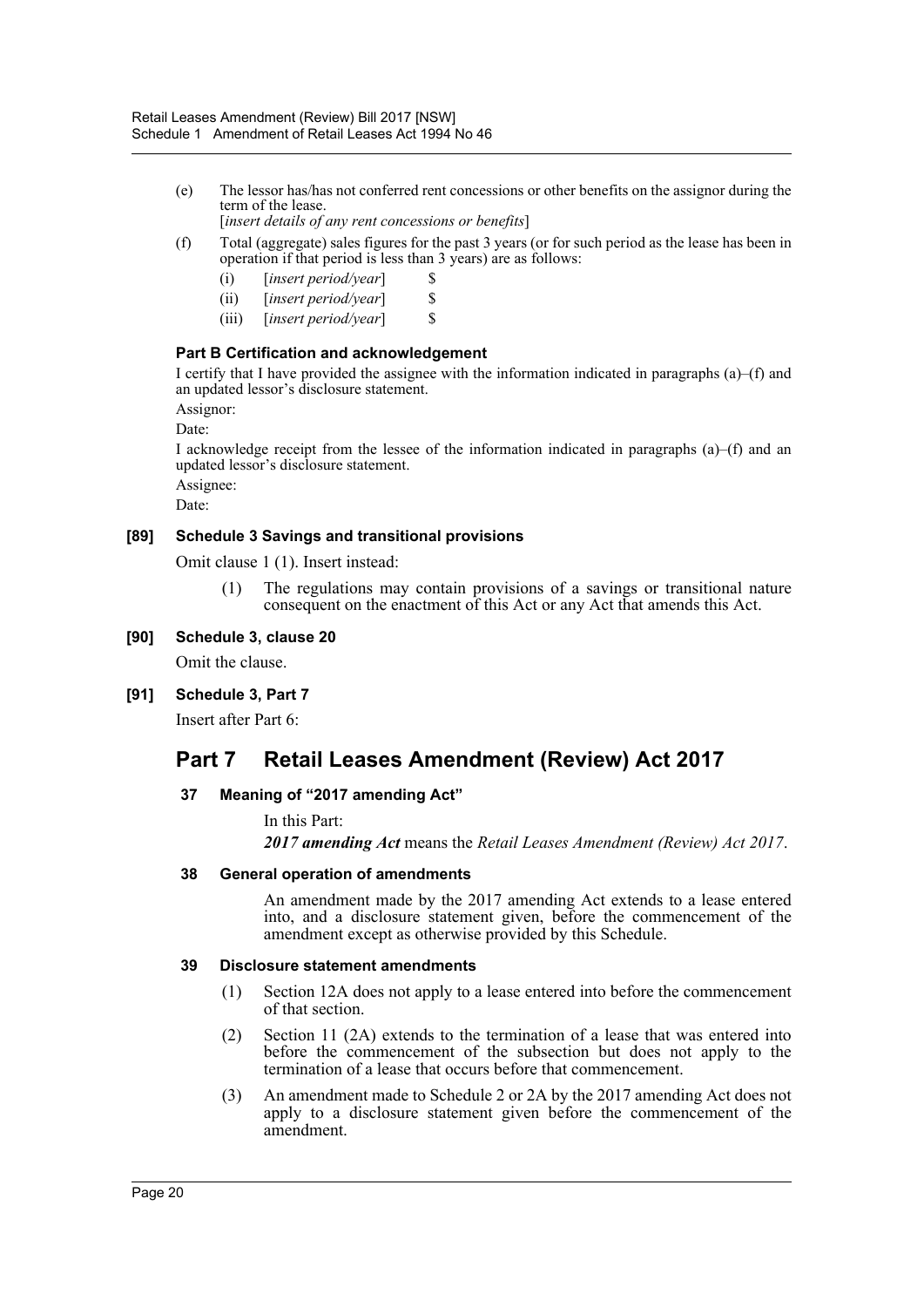#### **40 Execution and registration of lease**

The amendment made by the 2017 amending Act that substitutes sections 15 and 16 does not apply to a lease entered into before the commencement of the amendment.

#### **41 Security bonds**

- (1) The amendment of section 16G by the 2017 amending Act does not apply to an application made before the commencement of the amendment.
- (2) The amendment of section 16H by the 2017 amending Act does not apply to an application made before the commencement of the amendment.
- (3) The amendment of section 16K by the 2017 amending Act extends to notice of a judgment or order received before the commencement of the amendment.
- (4) The repeal of section 16M does not affect an entitlement to interest under that section in respect of any period before that repeal and that section (and sections 16E  $(2)$  and 16 $\dot{V}$   $(5)$ ) continue to apply despite their repeal to the payment of interest in respect of any period during which a security bond was held by the Secretary before that repeal.

#### **42 Return of bank guarantees**

Section 16BA does not apply to a bank guarantee given in respect of a lease entered into before the commencement of the section.

#### **43 Specialist retail valuers**

- (1) After the commencement of the amendments that provide for the appointment of specialist retail valuers by the Registrar instead of by the Tribunal, a specialist retail valuer appointed by the Tribunal is taken to have been appointed by the Registrar.
- (2) A determination of current market rent completed or pending under and for the purposes of provisions of a lease implied by section 19 (a *section 19 determination*) becomes a determination of current market rent completed or pending under those provisions as implied by section 31 (a *section 31 determination*) and accordingly:
	- (a) the appointment of a specialist retail valuer for the purposes of a section 19 determination is taken to be an appointment for the purposes of a section 31 determination, and
	- (b) information supplied to a specialist retail valuer for the purposes of a section 19 determination is taken to have been supplied for the purposes of a section 31 determination, and
	- (c) a pending claim against a specialist retail valuer under section 19A (3) is taken to be a claim under section 31A (3).
- (3) A protection from liability conferred by section 32B (5) on a specialist retail valuer appointed by the Registrar extends to a specialist retail valuer appointed by the Tribunal before the commencement of that section.

#### **44 Minimum 5-year lease term**

- (1) Sections 6A (4), 16, 21A and 48 (3) as in force before their repeal or substitution by the 2017 amending Act continue to apply to a retail shop lease in force immediately before their repeal or substitution.
- (2) An election under section 6A (4) to have the benefit of section 16 cannot be made after the substitution of section 16 by the 2017 amending Act.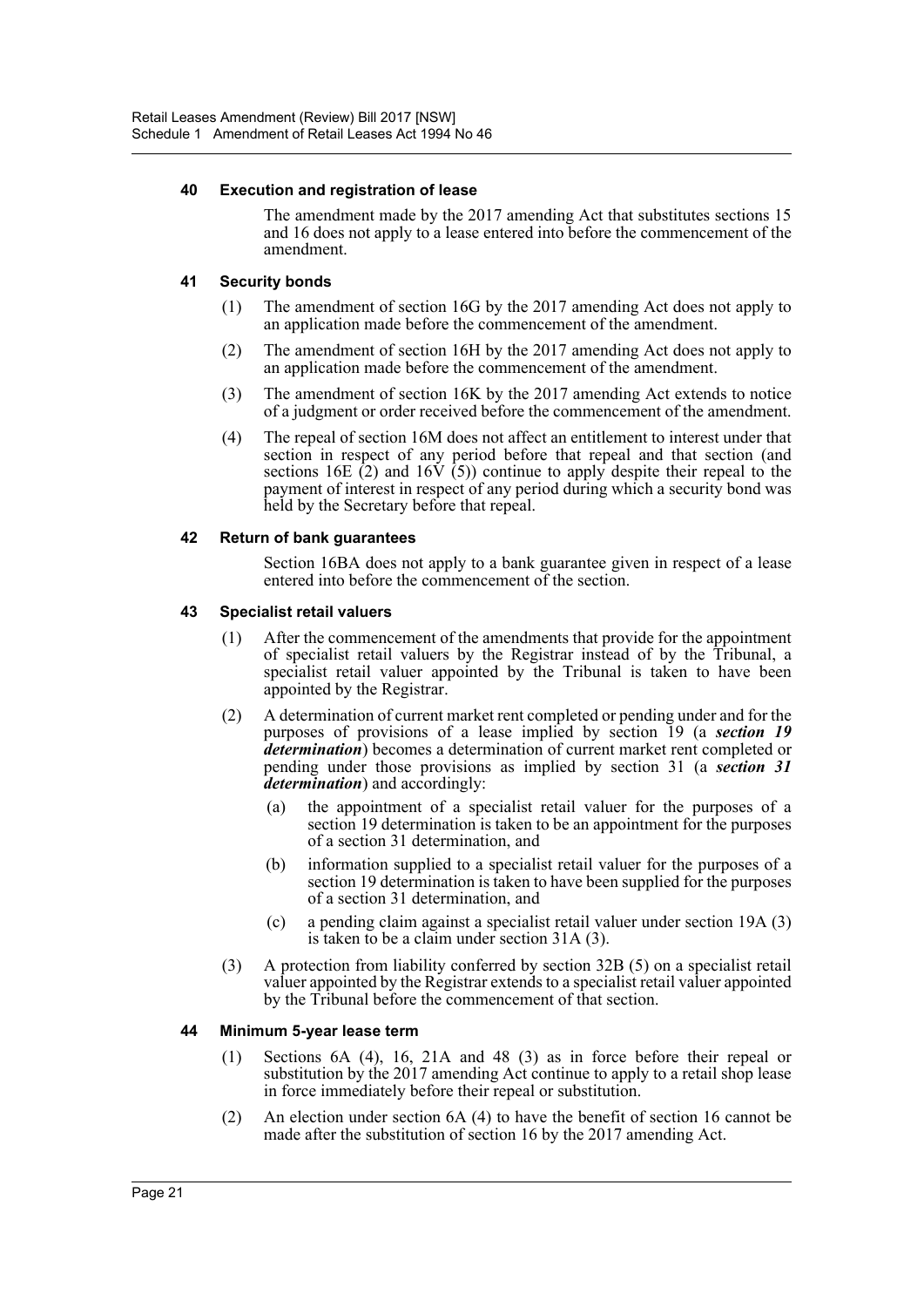#### **45 Expenses of obtaining consent of mortgagee**

Sections 14 and 45 do not apply to the seeking or accepting of payment of expenses incurred in connection with obtaining the consent of a mortgagee before the commencement of the amendment made by the 2017 amending Act to the definition of *lease preparation expenses* in section 3.

#### **46 Turnover rent**

The amendment of section 20 by the 2017 amending Act does not apply in respect of a determination of rent or a component of rent made before the commencement of the amendment.

#### **47 Consent to assignment**

The amendment of section 39 by the 2017 amending Act does not apply in respect of the withholding of consent to an assignment of lease before the commencement of the amendment.

#### **48 Change to monetary limit of Tribunal's jurisdiction**

The amendment made to section 73 by the 2017 amending Act does not apply to a retail tenancy claim or unconscionable conduct claim in respect of a lease entered into before the commencement of the amendment.